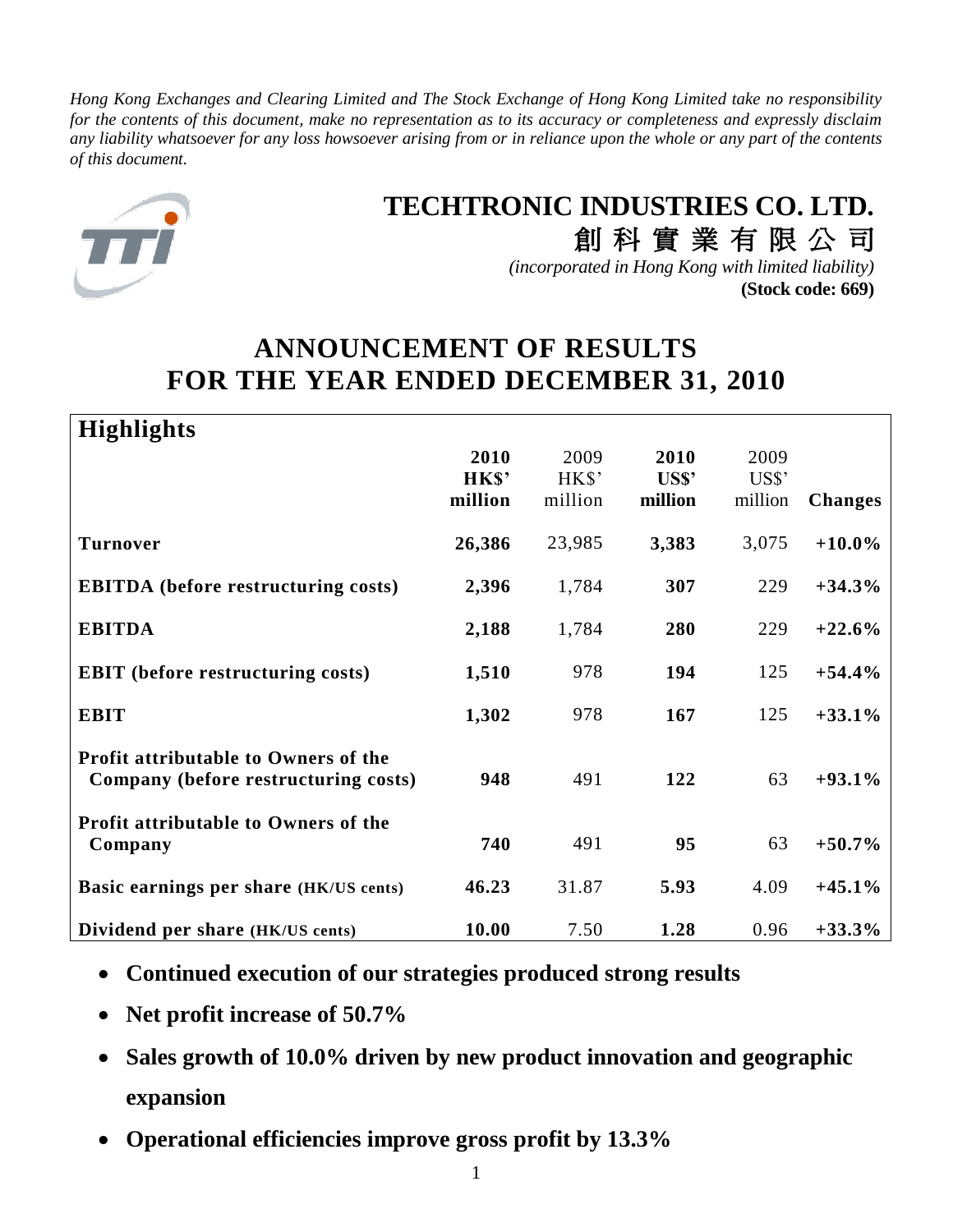# **BUSINESS HIGHLIGHTS**

# **A Quarter Century of Success**

Techtronic Industries' ("TTI") 25<sup>th</sup> year was marked with solid performance across all businesses resulting in excellent growth. This exceptional achievement was the result of strength in new products, continued geographic expansion, and significant operational efficiencies in a period of rising input costs.

Sales were HK\$26.4 billion (US\$3.4 billion) for the full year, representing a 10.0% increase over 2009. Our full year profit attributable to owners of the company was HK\$740 million (US\$95 million), an increase of 50.7% and earnings per share increased 45.1% to HK46.23 cents over the prior year.

TTI continued to invest in developing exciting new products, building our brands, expanding global operations, and implementing cost containment programs. These actions have further strengthened TTI"s market leadership position and have increased demand for our superior brands and products. Our strong growth and improvement in profit margins underscores the effectiveness of our strategies.

During the period, our gross profit margin increased to 32.2%, up from 31.3% in 2009. This was a result of ongoing new product introductions and efficiency gains through broad, systematic cost reduction and productivity programs put in place that countered rising input costs. SG&A expenses were reduced from 27.7% of sales in 2009 to 26.9% in 2010 through strategic spending cuts and greater volume leverage.

Earnings before interest and tax increased by 33.1% to HK\$1,302 million (US\$167 million) representing a margin improvement of 80 basis points. Additionally, we initiated the restructuring of our German power tool manufacturing and gradual relocation to our Czech Republic and China facilities which will further enhance profitability going forward. A non-recurring provision of HK\$208 million (US\$27 million) was taken for the full year and no further charges are expected. Earnings before interest, tax and one-time charges was HK\$1,510 million (US\$194 million), 54.4% above 2009.

We continue to manage our working capital with an improvement in inventory days. We are comfortable with our current working capital level to meet our service requirements and fund our business growth. Our gearing position improved to 72.9% at the end of the year from 78.6% in the first half of 2010.

# **Powerful Brands Deliver Strong Performance**

TTI"s portfolio of leading brands continued to generate outstanding growth through brand extensions into new products and categories. Our brands hold leading positions in their respective markets and have created a loyal following with end-users. We are expanding our brand reach into new product categories and underrepresented markets.

## **New Products Fuel Growth**

Our commitment to launching new innovative products and our leadership position in cordless technology, particularly lithium-ion, continues to drive growth. New products accounted for approximately one third of global sales in 2010. TTI"s new product development process maximizes speed-to-market, with a deep understanding of our customers' needs, allowing us to deliver a continuous stream of innovative new products that help grow our market share.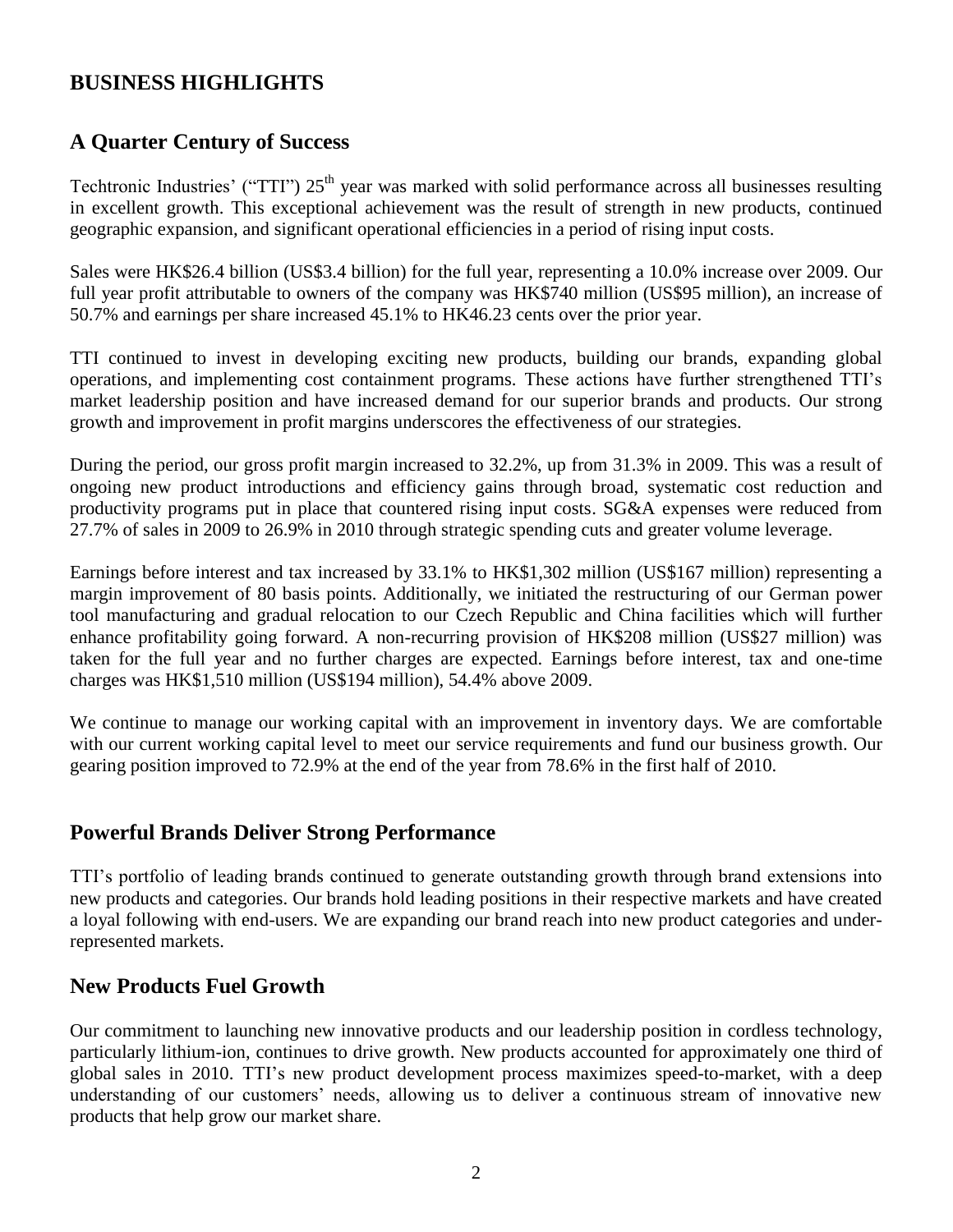### **Aggressive Cost Management Culture**

Our relentless focus on cost containment has been beneficial to the Group with gross margin improvements over the past two consecutive years. Value engineering projects and supplier initiatives across the Group continue to offset rising material and labor costs, building sustainable margin improvements. Product mix, volume leverage and accelerated integration of our production facilities are further improving operating performance.

Our recently constructed Asia Industrial Park has absorbed the increase in production volumes from the relocation of our outdoor products manufacturing into the facility in 2010 as well as higher volume from our businesses. At the beginning of 2011, the completion of our Asia Innovation Centre will bring R&D synergies and productivity efficiencies that will further enhance our already best-in-class, speed-to-market capabilities.

### **DIVIDEND**

The Directors have recommended a final dividend of HK6.25 cents per share for the year ended December 31, 2010 (2009: HK4.50 cents) payable to the Company"s shareholders whose names appear on the register of members of the Company on May 20, 2011. Subject to the approval of the shareholders at the forthcoming annual general meeting of the Company, the proposed final dividend is expected to be paid on or about July 8, 2011. This payment, together with the interim dividend of HK3.75 cents per share (2009: HK3.00 cents) paid on September 29, 2010, makes a total payment of HK10.00 cents per share for 2010 (2009: HK7.50 cents).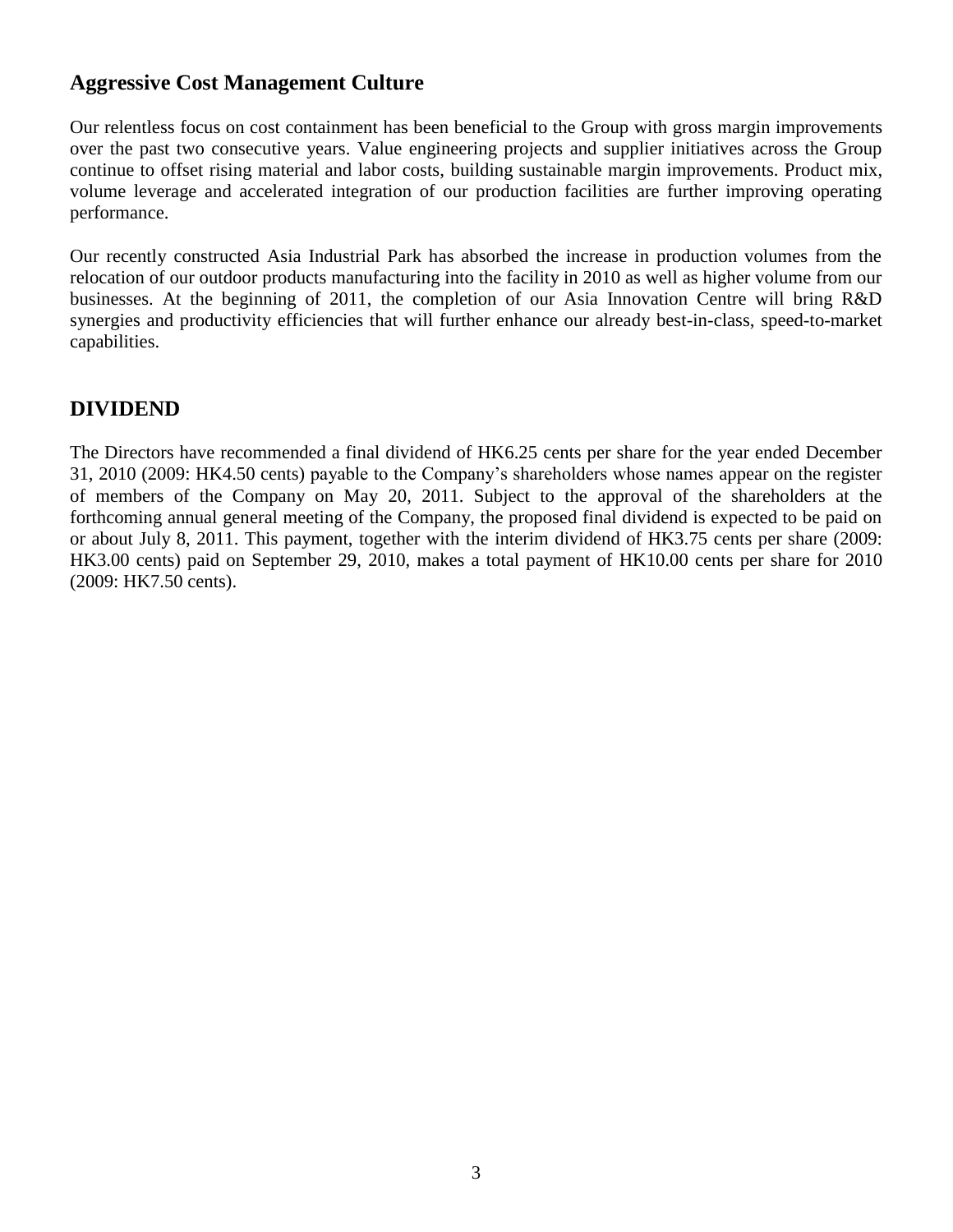## **REVIEW OF OPERATIONS**

### **Power Equipment Business Review**

Our Power Equipment business comprising of power tools, outdoor products, and accessories delivered HK\$18.6 billion in sales, an increase of 9.6% over the prior year. The business accounted for 70.5% of Group turnover in 2010. The business segment result before restructuring grew by 35.2%. This strong performance was driven by continued successful expansion of our lithium-ion cordless platforms, new ranges of consumer tools, innovative accessory programs, and growth momentum from new outdoor product categories.

### *Industrial*

In North America, Europe, and Australasia, strong gains were realized with double-digit sales growth. MILWAUKEE<sup>®</sup> gained market share in the global power tool market with its innovative best-in-class lithium-ion cordless tool and accessory range. This was a result of new product launches, increased distribution channel presence, and expanded geographic reach.

Our innovative, trade-specific application solutions and promotions further improved the market position of MILWAUKEE<sup>®</sup> M12<sup>TM</sup> in the compact cordless power tool category. Continued gains were produced by the M18™ lithium-ion product range driven by trade-channel focus, consistent and effective marketing programs, and new products. To further secure our leadership, MILWAUKEE® has launched its next generation of lithium-ion, Red Lithium<sup>™</sup>, which significantly enhances performance, durability, and value to further drive end-user productivity across the MILWAUKEE<sup>®</sup> cordless offering.

MILWAUKEE<sup>®</sup> power tool accessories launched the innovative Ice Hardened™ hole saws and Shockwave Impact Duty™ accessories. These fueled growth and provided end-users with visually differentiated, high performance accessories. The launch of MILWAUKEE<sup>®</sup> hand tools was successful and has set the stage for further expansion.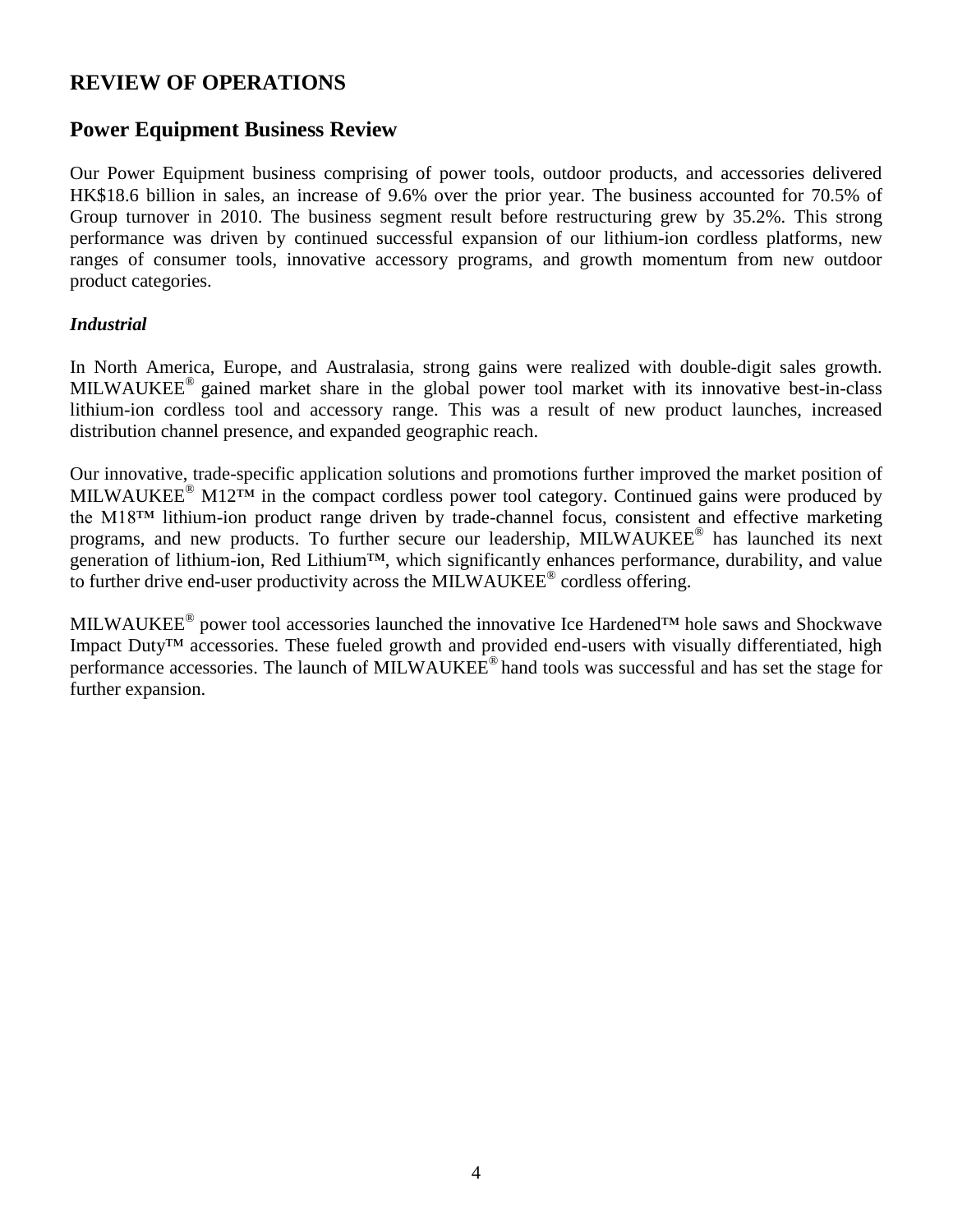### *Consumer and Professional*

In North America, our business remained robust. RYOBI® maintained its market leadership in the US and Canadian consumer segments by expanding the cost effective and comprehensive ONE+System<sup>®</sup> cordless power tool range for DIY home repairs and renovation. In the professional tool segment,  $RIDGID^{\circledcirc}$ launched a first-to-market, interchangeable tool head JobMax™ system of 12 volt lithium-ion cordless tools.

In Europe, product and marketing investments have continued to pay off in 2010 with double-digit growth across the business units. Professional AEG® cordless products have been a key to delivering outstanding sales growth, driven by its new range of improved and more competitively positioned cordless and corded tools. We are encouraged by the introduction of the new AEG® multi-tool 12 volt cordless platform, which generated strong demand in late 2010. The multi-tool offers a range of job site solutions on a single power platform, thereby offering convenience, value and efficiency to users. Strong gains were made in adding new distribution, particularly in Nordic markets, and through newly launched products driving gains in targeted distribution channels.

New hyper-green color RYOBI<sup>®</sup> power tools were successfully introduced resulting in solid sales growth and improved retail listings, which positions the business for further growth. Our partnerships with leading DIY retailers were enhanced through aggressive new product introductions and intensive marketing support.

In Australasia, RYOBI® is a leading consumer brand and had another solid year led by new product introductions of corded and cordless tools in hyper-green and new marketing initiatives. AEG® professional tools successfully delivered growth. We have built a uniquely powerful retail partnership in the region where we closely coordinate aggressive product development and marketing to drive demand for both our brands.

### *Outdoor Products*

Outdoor Products & Accessories exhibited growth with product innovation in new categories, particularly lithium-ion cordless tools and accessories under the  $RYO\overline{BI}^{\otimes}$  and  $HOMELITE^{\otimes}$  brands.

In North America, our innovative, lightweight 4-cycle engine that powers RYOBI® trimmers and wheeled products with energy efficient performance generated strong end-user demand. Sales of RYOBI® cordless mowers, gas trimmers, and pressure washers all grew. RYOBI® ONE+System® tools proved successful with consumers. Our expanded new product line-up supported by aggressive marketing helped drive sales growth.

HOMELITE<sup>®</sup> electric products in core categories of trimmers, mowers, and gas-powered chain saws targeted at the value segment of the market were strong performers. There was also encouraging growth in HOMELITE® 's gas powered generators in North America.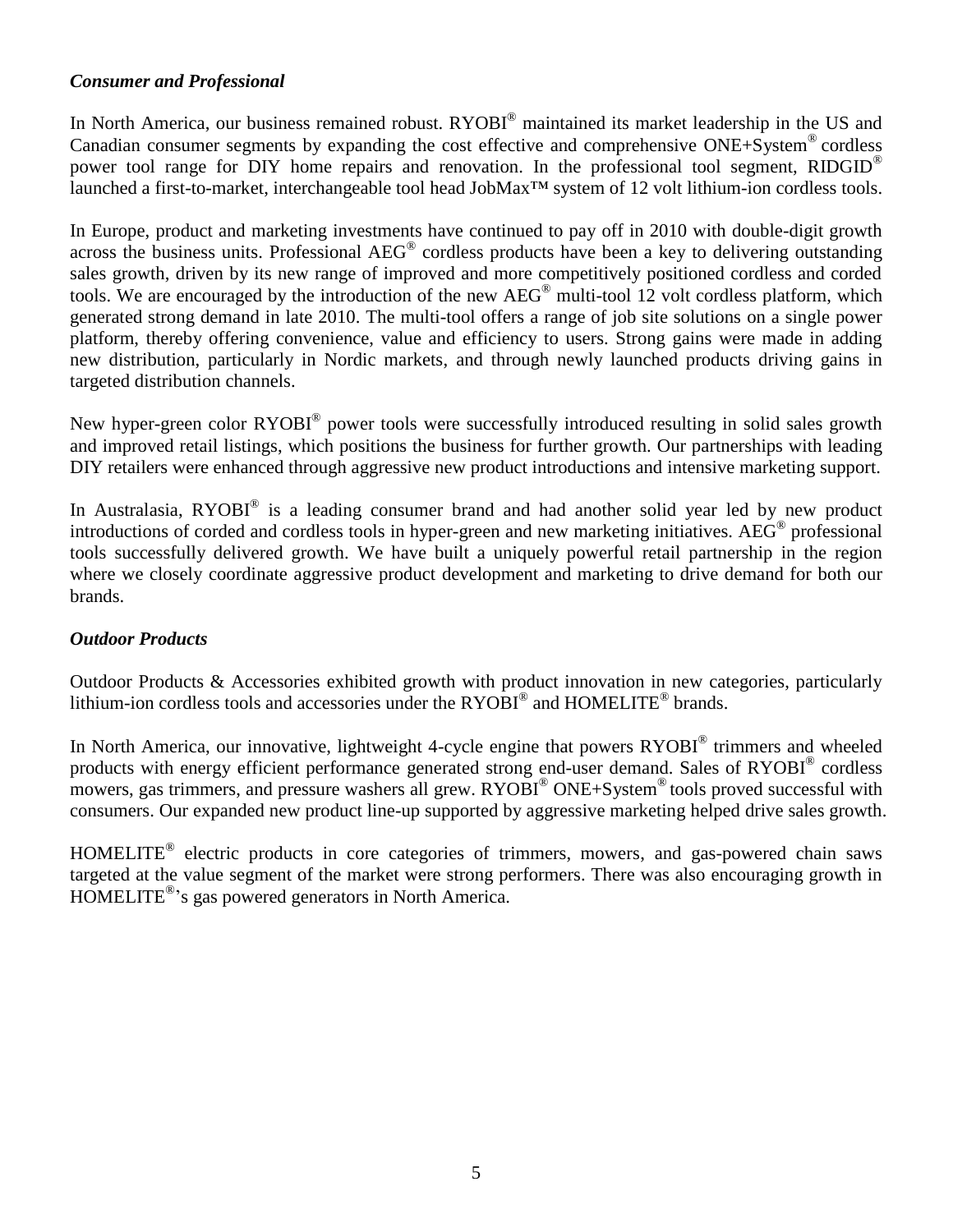# **Floor care and Appliances**

Floor Care and Appliances sales were HK\$7.8 billion, accounting for 29.5% of total TTI sales. This represented an 11.1% increase compared to the same period last year. The business segment result grew by 161.9%. The impressive improvement reflects the benefits of the recent product line streamlining activities and aggressive cost improvement programs. New products are a primary business driver and accounted for one third of sales during the year.

In North America, HOOVER® continued to strengthen its market position. The brand has established a strong position in upright vacuums with its highly successful WindTunnel® T-Series™ which reached a significant milestone selling its one millionth unit, underscoring the power of this technology platform. The HOOVER<sup>®</sup> Max Extract proved to be a high impact new product with strong end-user acceptance. It incorporates patented cleaning functions and technology including "pressurized cleaning", "SpinScrub® technology", and "smart tanks system". The Max Extract also drives sales of proprietary cleaning solutions that reinforce the platform"s competitive advantage as well as providing incremental revenue streams. The iconic HOOVER<sup>®</sup> brand continues to prove its value, facilitating brand extension into new products such as steam cleaning, sanitizing cleaners, and FloorMate® for hard floor washing.

DIRT DEVIL<sup>®</sup> sales were driven by the introduction of a new range in its traditional red color and the brand"s expansion into outdoor cleaning products. New products including cyclonic quick vacs, 2-in-1 cordless stick vacs and electric pressure washers were introduced at strategic price points. The expansion of product offerings beyond floor care to electric pressure washers offered a simple and intuitive solution to outdoor cleaning tasks. Targeted promotional activities combined with refreshed packaging supported the DIRT DEVIL<sup>®</sup> performance in 2010.

In Europe, we achieved double-digit growth through channel expansion and new products under our DIRT  $\overrightarrow{DEVIL}^{\otimes}$  and  $VAX^{\otimes}$  brands. DIRT  $DEVIL^{\otimes}$  continued to expand distribution and solidified its position as a leader in Germany. The brand also ran a highly successful advertising campaign to celebrate the 20th anniversary of DIRT DEVIL<sup>®</sup>. UK sales were led by the success of the  $VAX^{\circ}$  ultra light weight Mach Air<sup>®</sup> vacuum which was supported by aggressive marketing and advertising campaigns, and new steam cleaning products.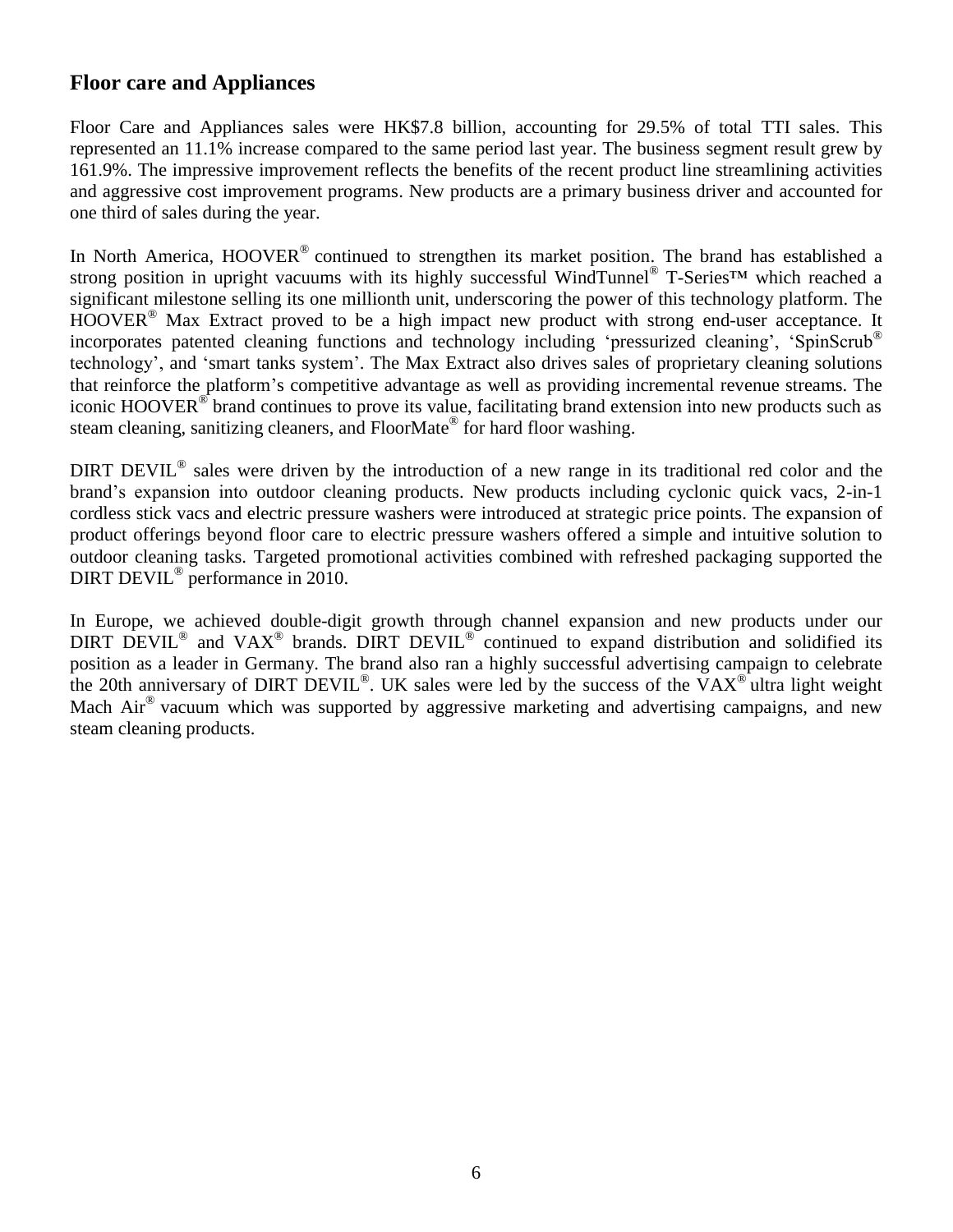# **FINANCIAL REVIEW**

### **FINANCIAL RESULTS**

### *Result Analysis*

The Group's turnover for the year amounted to HK\$26.4 billion, 10.0% higher than the HK\$24.0 billion reported in 2009. Profit attributable to Owners of the Company amounted to HK\$740 million as compared to HK\$491 million reported in 2009. Basic earnings per share for the year improved to HK46.23 cents as compared to HK31.87 cents in 2009.

EBITDA amounted to HK\$2.2 billion, an increase of 22.6% as compared to HK\$1.8 billion reported in 2009.

EBIT amounted to HK\$1.3 billion, an increase of 33.1% as compared to HK\$978 million reported in 2009.

### *Gross Margin*

Gross margin improved to 32.2% as compared to 31.3% reported last year. The margin gain was the result of new product introduction, favorable product mix with higher margin products, efficient production in the new PRC facilities, effective supply chain management and improved economies of scale.

### *Operating Expenses*

Total operating expenses for the year amounted to HK\$7.1 billion as compared to HK\$6.6 billion reported in 2009. The Group managed to control the non-strategic SG&A expenses and reinvested into the strategic SG&A as planned.

Investments in product design and development amounted to HK\$504 million, representing 1.9% of turnover (2009: 2.1%) reflecting efficiency improvements from the consolidated and effectively structured R&D resources.

Net interest expenses for the year amounted to HK\$563 million as compared to HK\$550 million reported in 2009, an increase of 2.4%. The increase was mainly due to the Group having issued two tranches of 5-year 8.5% coupon convertible bonds with an aggregate principal amount of US\$150 million in April 2009. Interest coverage, expressed as a multiple of EBITDA to total interest was 3.8 times (2009: 3.2 times).

During the year, there were tax credits of HK\$1 million which translated to an effective tax rate of -0.1% as a result of effective global tax planning.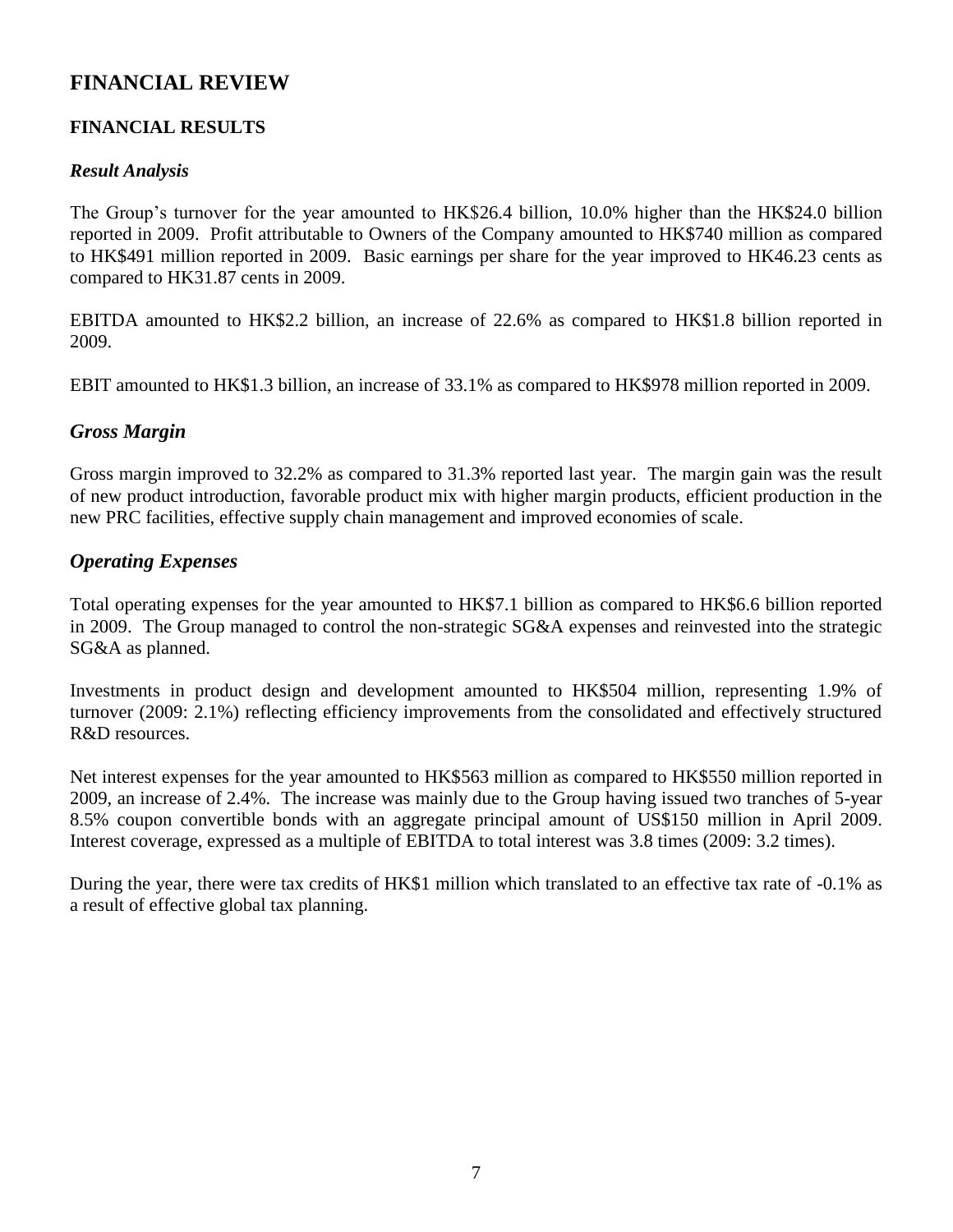### **LIQUIDITY AND FINANCIAL RESOURCES**

### *Shareholders' Funds*

Total shareholders' funds amounted to HK\$8.7 billion as compared to HK\$8.1 billion in 2009. Book value per share was at HK\$5.41 as compared to HK\$5.08 as reported last year.

### *Financial Position*

The Group"s net gearing, expressed as a percentage of total net borrowing (excluding bank advance from factored trade receivable which is without recourse in nature) to equity attributable to equity holders, was at 72.9% as compared to 68.7% last year. The Group remains confident that gearing will improve further after the successful implementation of the Strategic Repositioning Plan and initiatives to deliver focused and stringent working capital management.

During the year, holders of unlisted warrants previously issued by the Company, entitling the holder to subscribe for new shares of the Company at an exercise price of HK\$5.10 per share between April 30, 2010 and April 30, 2012 (the "Warrants"), exercised 14,903,600 Warrants at the exercise price resulting in the issuance of 14,903,600 new shares of the Company.

During the year, the Group bought back 40,984,900 Warrants from the Warrants holders for a consideration of HK\$101,843,000.

#### *Bank Borrowings*

Long term borrowings accounted for 44.8% of total debts (40.0% at December 31, 2009).

The Group"s major borrowings continued to be in US Dollars and in HK Dollars. Other than the fixed rate notes and the 5-year 8.5% Coupon Convertible Bonds, borrowings are predominantly LIBOR or Hong Kong best lending rates based. There is a natural hedge mechanism in place as the Group"s major revenues are in US Dollars and currency exposure therefore is low. Currency, interest rate exposures, and cash management functions are all being closely monitored and managed by the Group"s treasury team.

During the year, the Group repaid HK\$1,354 million of fixed interest rate notes, refinanced by a new syndicated loan obtained in February 2010. This refinancing arrangement will lower our interest cost in future periods.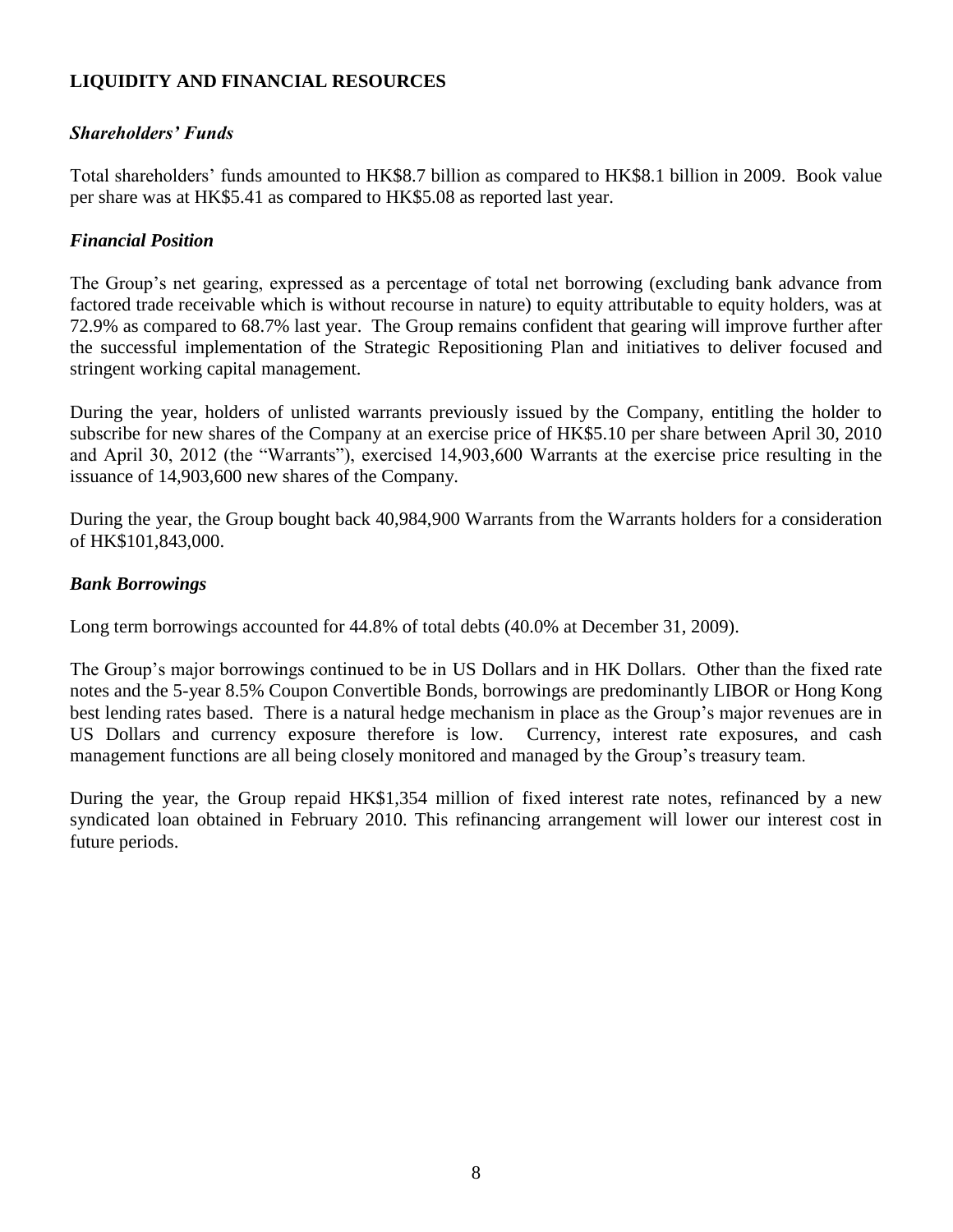### *Working Capital*

Total inventory increased from HK\$4.8 billion in 2009 to HK\$5.0 billion in 2010. Days inventory improved from 73 days to 70 days. The inventory build is in preparation for new products to be launched in 2011, buffer for the European manufacturing relocation and anticipated 2011 first quarter sales increase as compared to that of 2010.

Trade receivable turnover days were at 63 days as compared to 62 days as reported last year. Excluding the gross up of the receivables factored which is without recourse in nature, receivable turnover days were at 55 days. The Group is comfortable with the quality of the receivables and will continue to exercise due care in managing the credit exposure.

Trade payable days declined from 59 days reported in 2009 to 52 days in 2010.

The Group"s current ratio improved from 1.25 times in 2009 to 1.34 times and quick ratio also improved to 0.89 from 0.81 in 2009.

### *Capital Expenditure*

Total capital expenditures for the year amounted to HK\$725 million (2009: HK\$697 million) including HK\$17 million (2009: HK\$80 million) related to the new Asia Industrial Park and Innovation Centre.

### *Capital Commitments and Contingent Liabilities*

As at December 31, 2010, total capital commitments amounted to HK\$108 million (2009: HK\$83 million) and there were no material contingent liabilities or off balance sheet obligations.

### *Charge*

None of the Group"s assets are charged or subject to encumbrance.

### *Major Customers and Suppliers*

For the year ended December 31, 2010

- (i) the Group"s largest customer and five largest customers accounted for approximately 36.4% and 52.3% respectively of the Group"s total turnover; and
- (ii) the Group"s largest supplier and five largest suppliers accounted for approximately 3.4% and 13.4% respectively of the Group"s total purchases (not including purchases of items which are of a capital nature).

According to the knowledge of the Directors, none of the Directors, their associates or any shareholders who owned more than 5% of TTI"s share capital had any interest in the five largest customers or suppliers of the Group.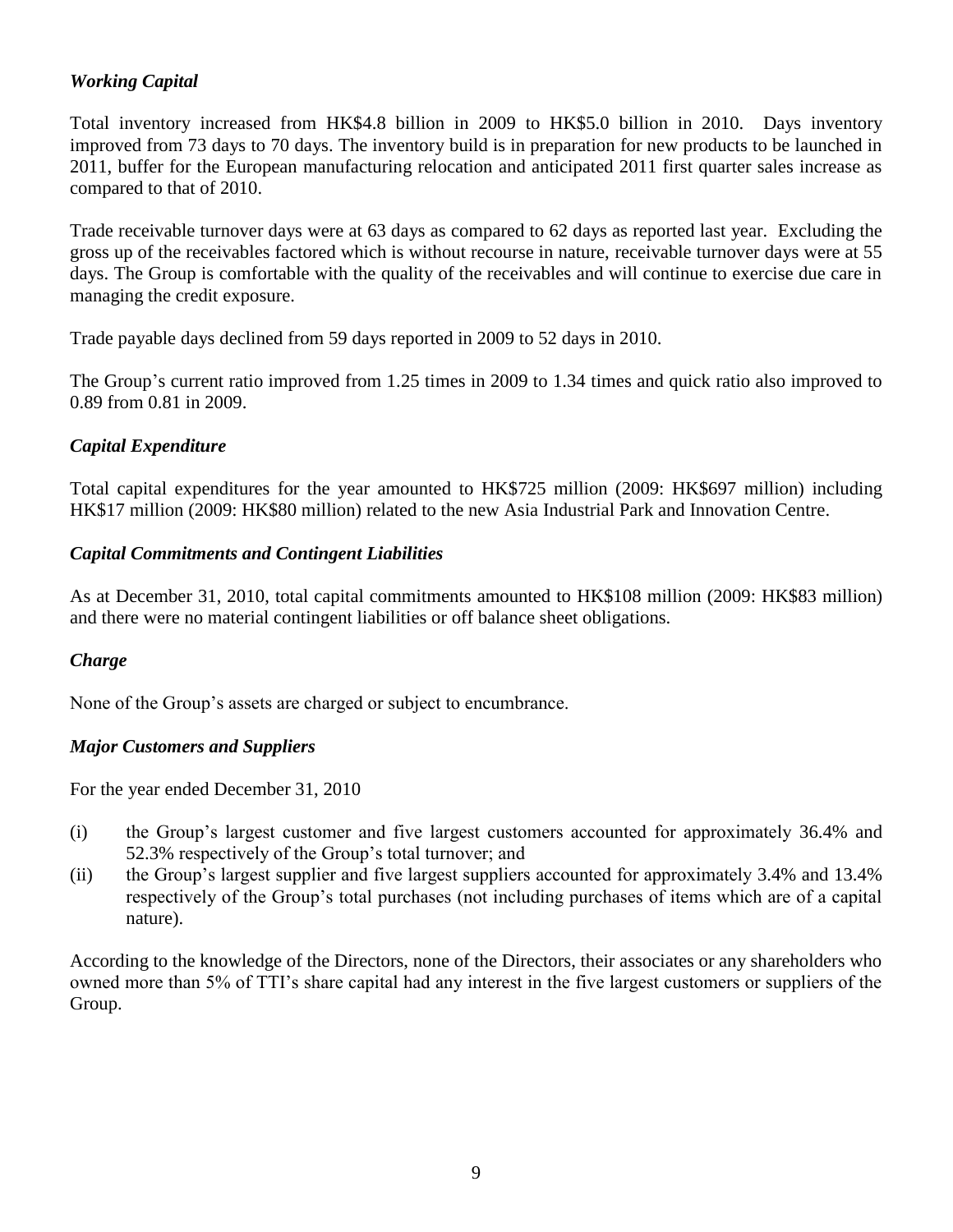### **HUMAN RESOURCES**

The Group employed a total of 18,440 employees (2009: 16,772 employees) in Hong Kong and overseas. Total staff cost for the year under review amounted to HK\$3.6 billion (2009: HK\$3.3 billion).

The Group regards human capital as vital for the Group's continuous growth and profitability and remains committed to improving the quality, competence and skills of all employees. It provides job-related training and leadership development programs throughout the organization. The Group continues to offer competitive remuneration packages, discretionary share options and bonuses to eligible staff, based on the performance of the Group and the individual employee.

## **REVIEW OF FINANCIAL INFORMATION**

The Audit Committee has reviewed with senior management of the Group and Messrs Deloitte Touche Tohmatsu the accounting principles and practices adopted by the Group and has discussed internal controls and financial reporting matters, including the review of Group"s consolidated financial statements for the year ended December 31, 2010. The Board acknowledges its responsibility for the preparation of the accounts of the Group.

# **CODE ON CORPORATE GOVERNANCE PRACTICES**

The Company confirms that it has complied with all the code provisions of the Code on Corporate Governance Practices set out in Appendix 14 of the Listing Rules throughout the year ended December 31, 2010, except none of the directors are appointed for a specific term since they are subject to retirement by rotation and re-election in accordance with the Articles of Association of the Company. Under Article 103 of the Articles of Association of the Company, one third of the Board must retire by rotation at each annual general meeting of the Company and, if eligible, offer themselves for re-election.

# **CODE OF CONDUCT FOR SECURITIES TRANSACTIONS BY DIRECTORS**

The Company has adopted the Model Code for Securities Transactions by Directors as set out in Appendix 10 of the Listing Rules (the "Model Code"). Having made specific enquiries with all its Directors, the company confirms that during the year all its Directors have complied with the required standards as set out in the Model Code.

# **PURCHASE, SALE OR REDEMPTION OF SHARES**

Neither the Company nor any of its subsidiaries has, during the year, purchased, sold or redeemed any of the listed securities of the Company.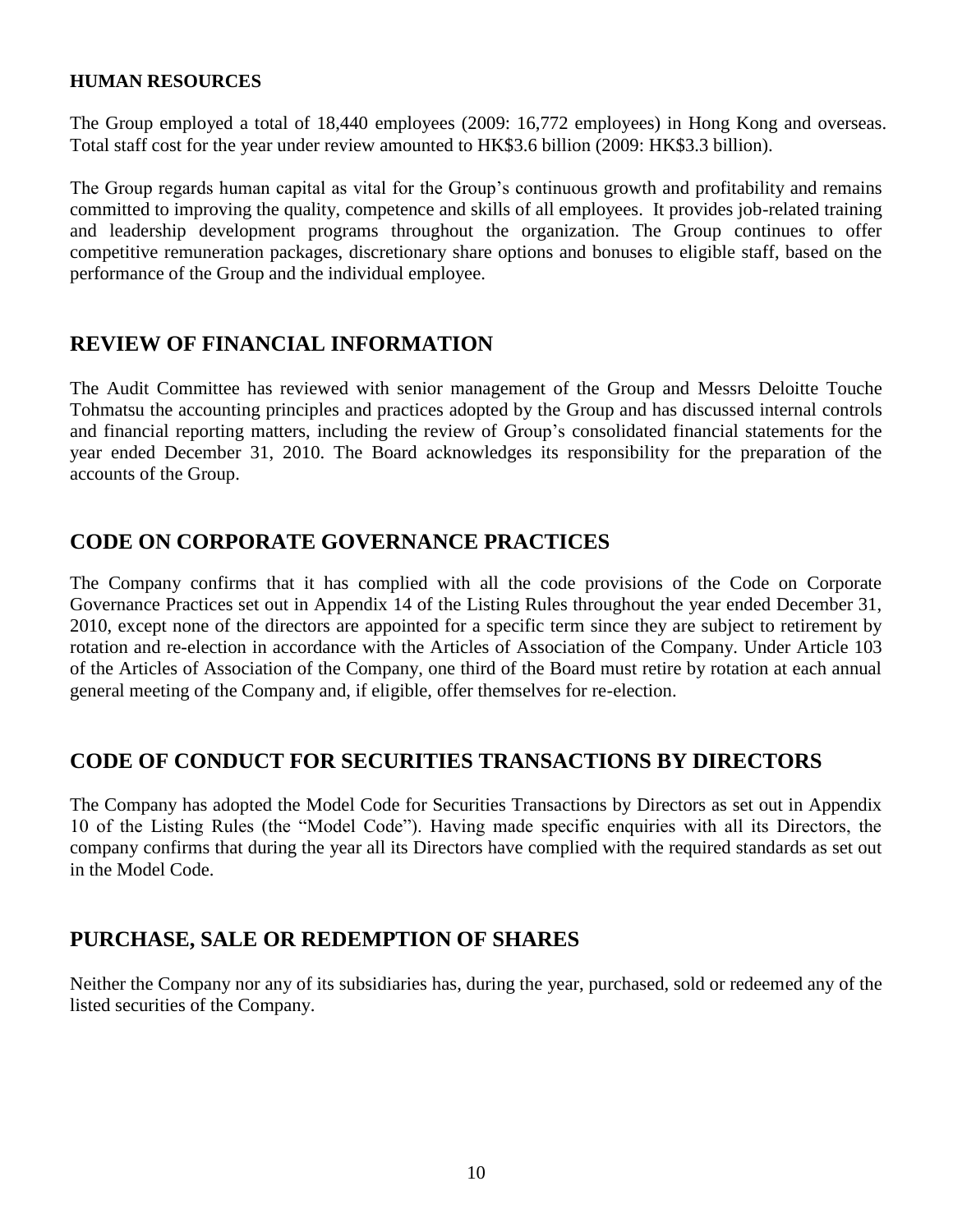# **CLOSURE OF REGISTER OF MEMBERS**

The register of members of the Company will be closed from May 18, 2011 to May 20, 2011, both days inclusive. In order to qualify for the final dividend, all transfers accompanied by the relevant share certificates must be lodged with the Company"s share registrars, Tricor Secretaries Limited, at 26/F., Tesbury Centre, 28 Queen"s Road East, Hong Kong not later than 4:00 p.m. on May 17, 2011.

### **ANNUAL GENERAL MEETING**

The annual general meeting of the Company will be held on May 20, 2011. The notice of the annual general meeting will be published and dispatched to the shareholders of the Company in accordance with the requirement under the articles of association of the Company and the Listing Rules on or about April 15, 2011.

# **CONFIDENT OUTLOOK**

Entering 2011, our excellent product portfolio and superior brands give us strong confidence the Group will capitalize on the opportunities and drive further growth.

Our four Strategic Drivers of Powerful Brands, Innovative Products, Exceptional People, and Operational Excellence continue to be the foundation for strong performance and will help us achieve the goal of being number one in the industries we serve. These strategies have driven our transition from an Original Equipment Manufacturer to a global company with highly innovative products and powerful brands focused on exceeding the expectations of our customers.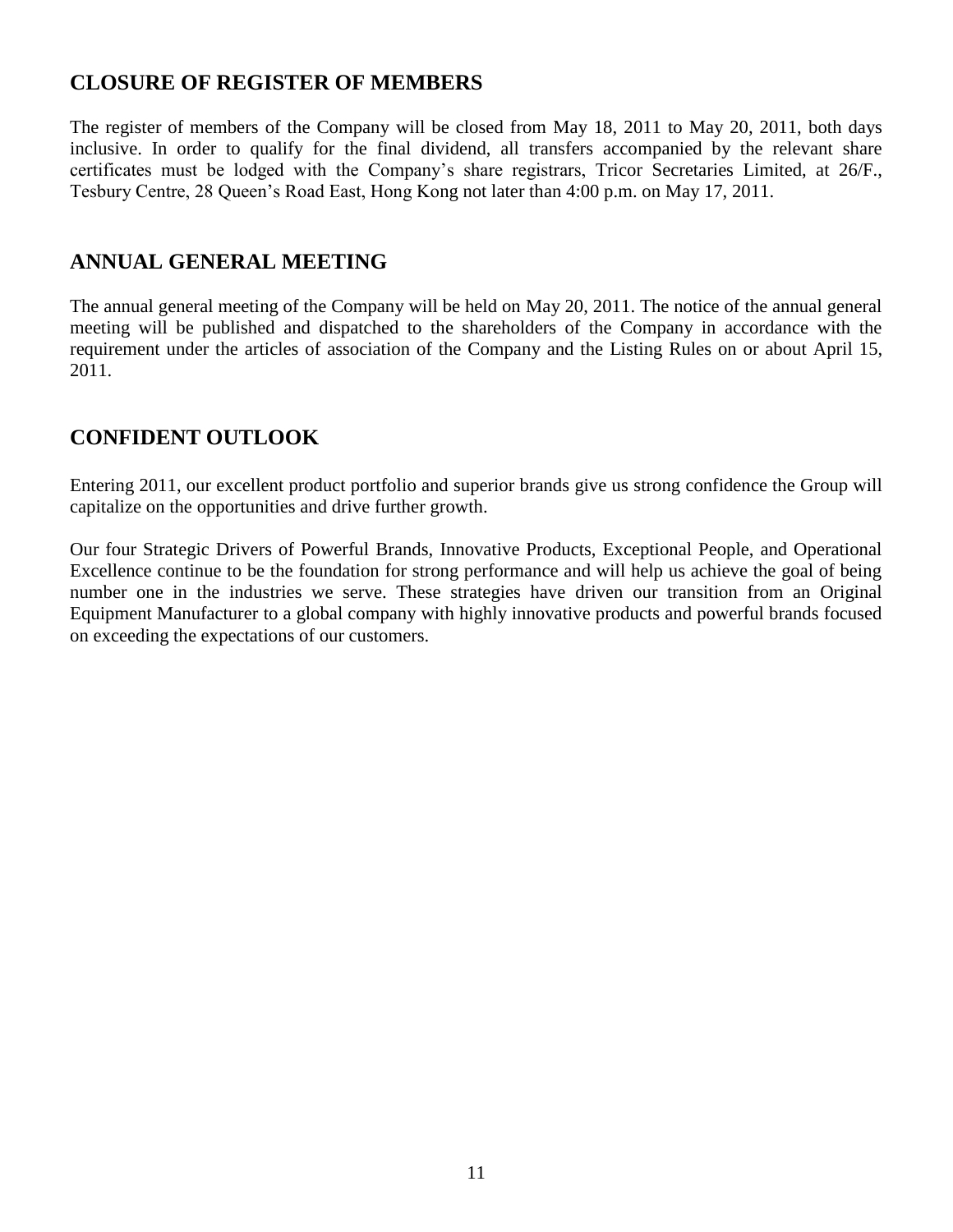# **APPRECIATION**

I would like to thank our customers for their dedicated partnership, our world-wide team for working with enthusiasm and creativity, and our Directors for their strategic vision and support. TTI is at the beginning of the next 25 years of expansion and I am looking forward to the years ahead with excitement and passion.

> By Order of the Board **Horst Julius Pudwill** Chairman

Hong Kong, March 24, 2011

*As at the date of this announcement, the Board comprises six group Ex ecutive Directors, namely Mr Horst Julius Pudwill (Chairman), Prof Roy Chi Ping Chung JP (Vice Chairman), Mr Joseph Galli Jr (Chief Executive Officer), Mr Patrick Kin Wah Chan, Mr Frank Chi Chung Chan and Mr Stephan Horst Pudwill, one Non-executive Director, namely Mr Vincent Ting Kau Cheung, and four Independent Non -executive Directors, namely Mr Joel Arthur Schleicher, Mr Christopher Patrick Langley OBE, Mr Manfred Kuhlmann and Mr Peter David Sullivan.*

*This results announcement is published on the websites of the Company (www.ttigroup.com) and the HKExnews website (www.hkexnews.com.hk).*

*All trademarks are intellectual property of their respective owners and are protected under trademark law.*

*AEG® is a registered trademark and its use is pursuant to a License granted by AB Electrolux (publ).*

*RYOBI® is a registered trademark and its use is pursuant to a License granted by Ryobi Limited.*

*RIDGID® is a registered trademark of Ridgid, Inc., part of Emerson Professional Tools, a business of St. Louis-based Emerson (NYSE: EMR).*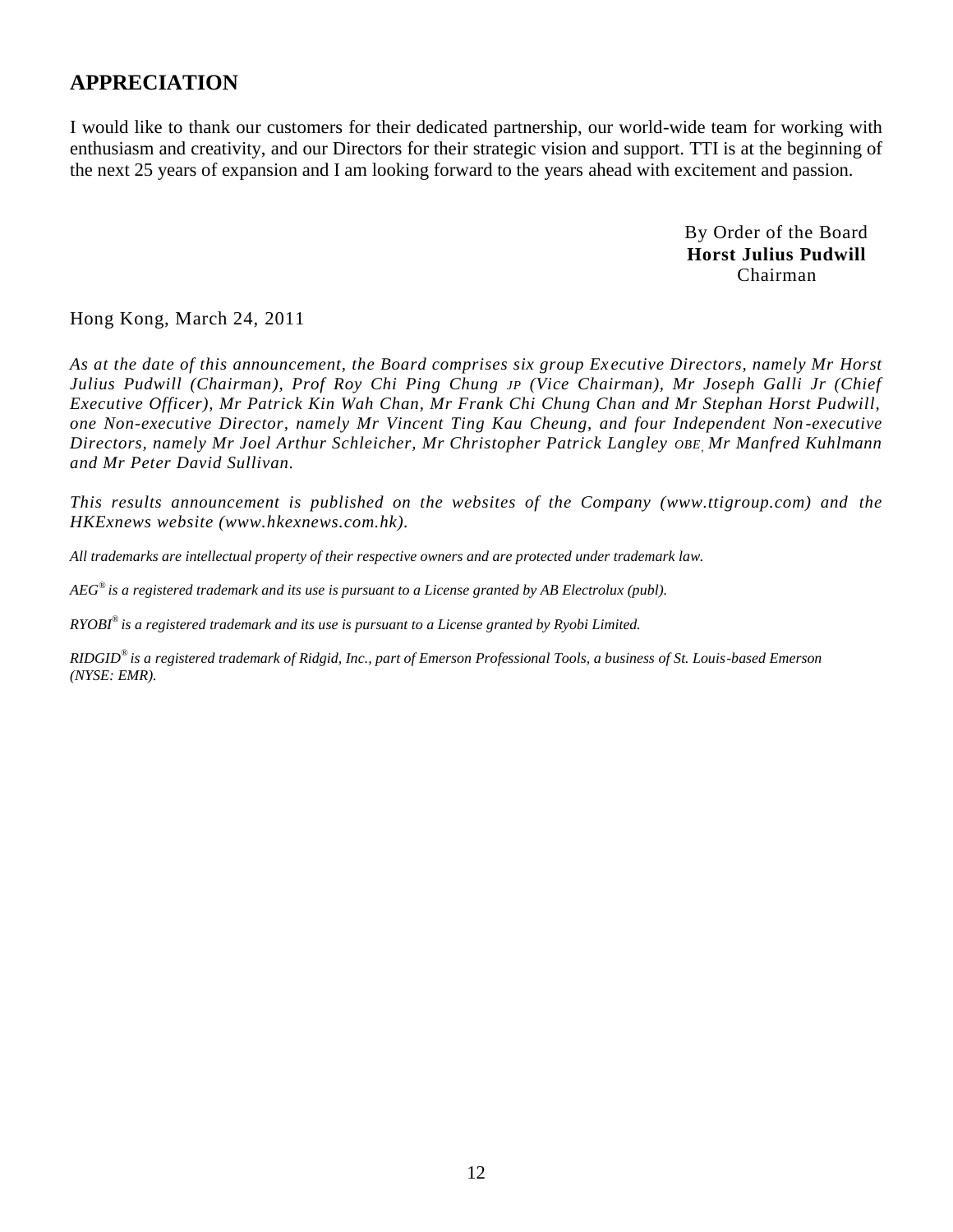# **RESULTS SUMMARY**

# **CONSOLIDATED STATEMENT OF COMPREHENSIVE INCOME**

*For the year ended December 31, 2010*

|                                                                                                                                                                                            | <b>Notes</b>   | 2010<br><b>HK\$'000</b> | 2009<br><b>HK\$'000</b> | 2010<br><b>US\$'000</b><br>(Note 16) | 2009<br><b>US\$'000</b><br>(Note $16$ ) |
|--------------------------------------------------------------------------------------------------------------------------------------------------------------------------------------------|----------------|-------------------------|-------------------------|--------------------------------------|-----------------------------------------|
| Turnover                                                                                                                                                                                   | $\overline{2}$ | 26,386,136              | 23,984,646              | 3,382,838                            | 3,074,955                               |
| Cost of sales                                                                                                                                                                              |                | (17,892,053)            | (16, 489, 195)          | (2, 293, 853)                        | (2,113,999)                             |
| Gross profit                                                                                                                                                                               |                | 8,494,083               | 7,495,451               | 1,088,985                            | 960,956                                 |
| Other income                                                                                                                                                                               | $\mathfrak{Z}$ | 133,208                 | 120,306                 | 17,078                               | 15,424                                  |
| Interest income                                                                                                                                                                            |                | 16,757                  | 15,781                  | 2,148                                | 2,023                                   |
| Selling, distribution, advertising and                                                                                                                                                     |                |                         |                         |                                      |                                         |
| warranty expenses                                                                                                                                                                          |                | (3,749,721)             | (3,337,076)             | (480, 733)                           | (427, 830)                              |
| Administrative expenses                                                                                                                                                                    |                | (2,855,350)             | (2,785,092)             | (366,070)                            | (357,063)                               |
| Research and development costs                                                                                                                                                             |                | (503, 939)              | (513, 414)              | (64, 608)                            | (65, 822)                               |
| Finance costs                                                                                                                                                                              | $\overline{4}$ | (579, 549)              | (565,500)               | (74, 301)                            | (72,500)                                |
| Profit before restructuring costs,<br>share of results of associates and taxation                                                                                                          |                | 955,489                 | 430,456                 | 122,499                              | 55,188                                  |
| Restructuring costs                                                                                                                                                                        | 5              | (207, 890)              |                         | (26, 653)                            |                                         |
| Share of results of associates                                                                                                                                                             |                | (1,207)                 | (987)                   | (155)                                | (127)                                   |
| Profit before taxation                                                                                                                                                                     |                | 746,392                 | 429,469                 | 95,691                               | 55,061                                  |
| <b>Taxation</b> credit                                                                                                                                                                     | 6              | 548                     | 62,684                  | 70                                   | 8,036                                   |
|                                                                                                                                                                                            |                |                         |                         |                                      |                                         |
| Profit for the year                                                                                                                                                                        | 7              | 746,940                 | 492,153                 | 95,761                               | 63,097                                  |
| Other comprehensive income<br>Exchange differences on translation of<br>foreign operations<br>Reclassification adjustment for the cumulative<br>exchange differences included in profit or |                | 14,659                  | 68,769                  | 1,879                                | 8,816                                   |
| loss on disposal of a subsidiary                                                                                                                                                           |                |                         | 85                      |                                      | 11                                      |
| Other comprehensive income for the year                                                                                                                                                    |                | 14,659                  | 68,854                  | 1,879                                | 8,827                                   |
| Total comprehensive income for the year                                                                                                                                                    |                | 761,599                 | 561,007                 | 97,640                               | 71,924                                  |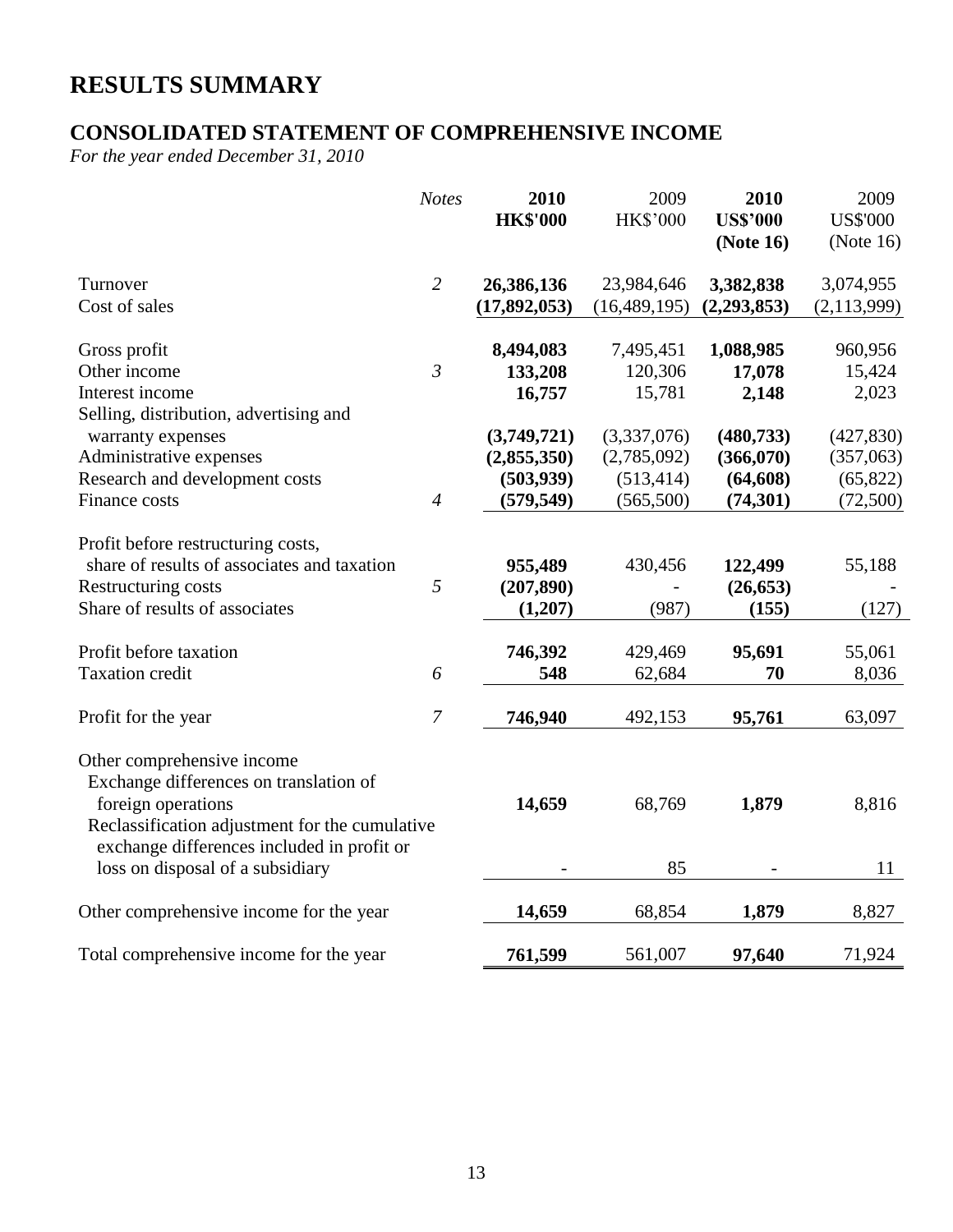|                                             | <b>Notes</b> | 2010<br><b>HK\$'000</b> | 2009<br><b>HK\$'000</b> | 2010<br><b>US\$'000</b><br>(Note 16) | 2009<br><b>US\$'000</b><br>(Note $16$ ) |
|---------------------------------------------|--------------|-------------------------|-------------------------|--------------------------------------|-----------------------------------------|
| Profit for the year attributable to:        |              |                         |                         |                                      |                                         |
| Owners of the Company                       |              | 740,140                 | 490,658                 | 94,890                               | 62,905                                  |
| Non-controlling interests                   |              | 6,800                   | 1,495                   | 871                                  | 192                                     |
|                                             |              | 746,940                 | 492,153                 | 95,761                               | 63,097                                  |
| Total comprehensive income attributable to: |              |                         |                         |                                      |                                         |
| Owners of the Company                       |              | 754,812                 | 559,502                 | 96,770                               | 71,731                                  |
| Non-controlling interests                   |              | 6,787                   | 1,505                   | 870                                  | 193                                     |
|                                             |              | 761,599                 | 561,007                 | 97,640                               | 71,924                                  |
| Earnings per share (HK/US cents)            | 8            |                         |                         |                                      |                                         |
| <b>Basic</b>                                |              | 46.23                   | 31.87                   | 5.93                                 | 4.09                                    |
| Diluted                                     |              | 46.20                   | 31.70                   | 5.92                                 | 4.06                                    |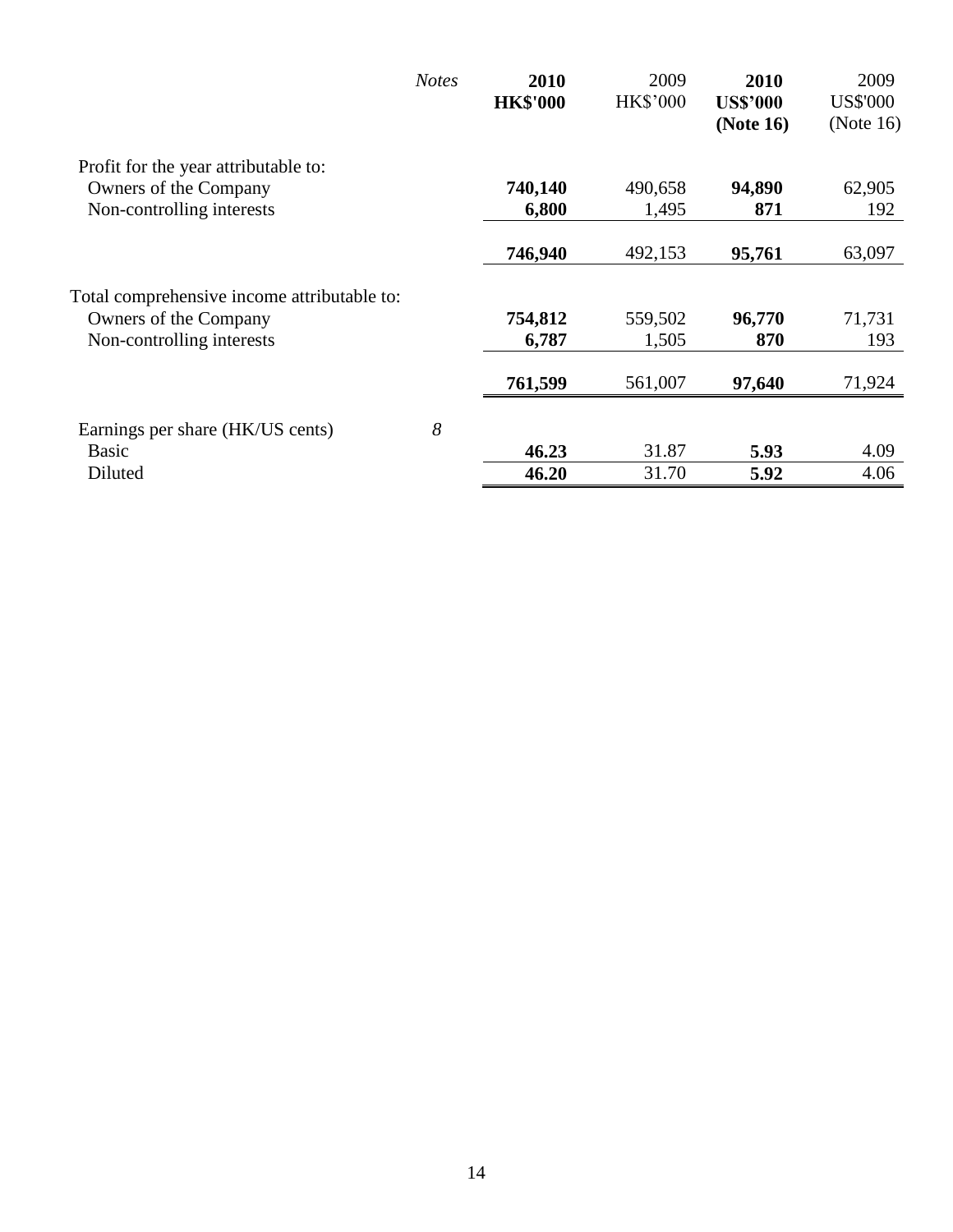# **CONSOLIDATED STATEMENT OF FINANCIAL POSITION**

*As at December 31, 2010*

|                                       | <b>Notes</b> | 2010            | 2009            | 2010            | 2009            |
|---------------------------------------|--------------|-----------------|-----------------|-----------------|-----------------|
|                                       |              | <b>HK\$'000</b> | <b>HK\$'000</b> | <b>US\$'000</b> | <b>US\$'000</b> |
|                                       |              |                 |                 | (Note 16)       | (Note $16$ )    |
| <b>ASSETS</b>                         |              |                 |                 |                 |                 |
| <b>Non-current assets</b>             |              |                 |                 |                 |                 |
| Property, plant and equipment         | 9 & 13       | 2,647,610       | 2,480,579       | 339,437         | 318,023         |
| Lease prepayments                     |              | 276,704         | 275,578         | 35,475          | 35,331          |
| Goodwill                              |              | 4,133,099       | 4,064,484       | 529,884         | 521,088         |
| Intangible assets                     |              | 2,756,765       | 2,607,035       | 353,431         | 334,235         |
| Interests in associates               |              | 187,683         | 195,649         | 24,062          | 25,083          |
| Available-for-sale investments        |              | 9,879           | 22,701          | 1,267           | 2,911           |
| Deferred tax assets                   |              | 534,511         | 575,524         | 68,527          | 73,785          |
|                                       |              |                 |                 |                 |                 |
|                                       |              | 10,546,251      | 10,221,550      | 1,352,083       | 1,310,456       |
| <b>Current assets</b>                 |              |                 |                 |                 |                 |
| Inventories                           |              | 5,027,177       | 4,766,222       | 644,510         | 611,054         |
| Trade and other receivables           | 10           | 4,820,304       | 4,449,644       | 617,988         | 570,467         |
| Deposits and prepayments              |              | 521,936         | 517,382         | 66,915          | 66,331          |
| <b>Bills</b> receivable               |              | 303,222         | 267,752         | 38,875          | 34,327          |
| Tax recoverable                       |              | 85,760          | 141,446         | 10,995          | 18,134          |
| Trade receivables from associates     |              | 296             | 13              | 38              | 2               |
| Derivative financial instruments      |              | 84,886          | 21,913          | 10,883          | 2,809           |
| Held-for-trading investments          |              | 83,706          | 75,677          | 10,732          | 9,702           |
| Bank balances, deposits and cash      |              | 4,000,566       | 3,322,753       | 512,893         | 425,994         |
|                                       |              | 14,927,853      | 13,562,802      | 1,913,829       | 1,738,820       |
| <b>Current liabilities</b>            |              |                 |                 |                 |                 |
| Trade and other payables              | 11           | 3,769,467       | 3,856,835       | 483,265         | 494,466         |
| Bills payable                         |              | 430,617         | 720,550         | 55,207          | 92,378          |
| Warranty provision                    |              | 372,073         | 385,903         | 47,702          | 49,475          |
| Trade payable to an associate         |              | 32,187          | 5,307           | 4,127           | 680             |
| Tax payable                           |              | 59,110          | 75,793          | 7,578           | 9,717           |
| Derivative financial instruments      |              | 38,605          | 7,158           | 4,949           | 918             |
| Restructuring provision               |              | 179,250         | 9,020           | 22,981          | 1,156           |
| Obligations under finance leases      |              |                 |                 |                 |                 |
| - due within one year                 |              | 23,110          | 21,119          | 2,963           | 2,708           |
| Discounted bills with recourse        |              | 3,206,539       | 2,566,158       | 411,095         | 328,995         |
| <b>Unsecured borrowings</b>           |              |                 |                 |                 |                 |
| - due within one year                 |              | 2,816,226       | 3,004,346       | 361,055         | 385,172         |
| <b>Bank</b> overdrafts                |              | 174,330         | 214,756         | 22,350          | 27,533          |
|                                       |              |                 |                 |                 |                 |
|                                       |              | 11,101,514      | 10,866,945      | 1,423,272       | 1,393,198       |
| Net current assets                    |              | 3,826,339       | 2,695,857       | 490,557         | 345,622         |
| Total assets less current liabilities |              | 14,372,590      | 12,917,407      | 1,842,640       | 1,656,078       |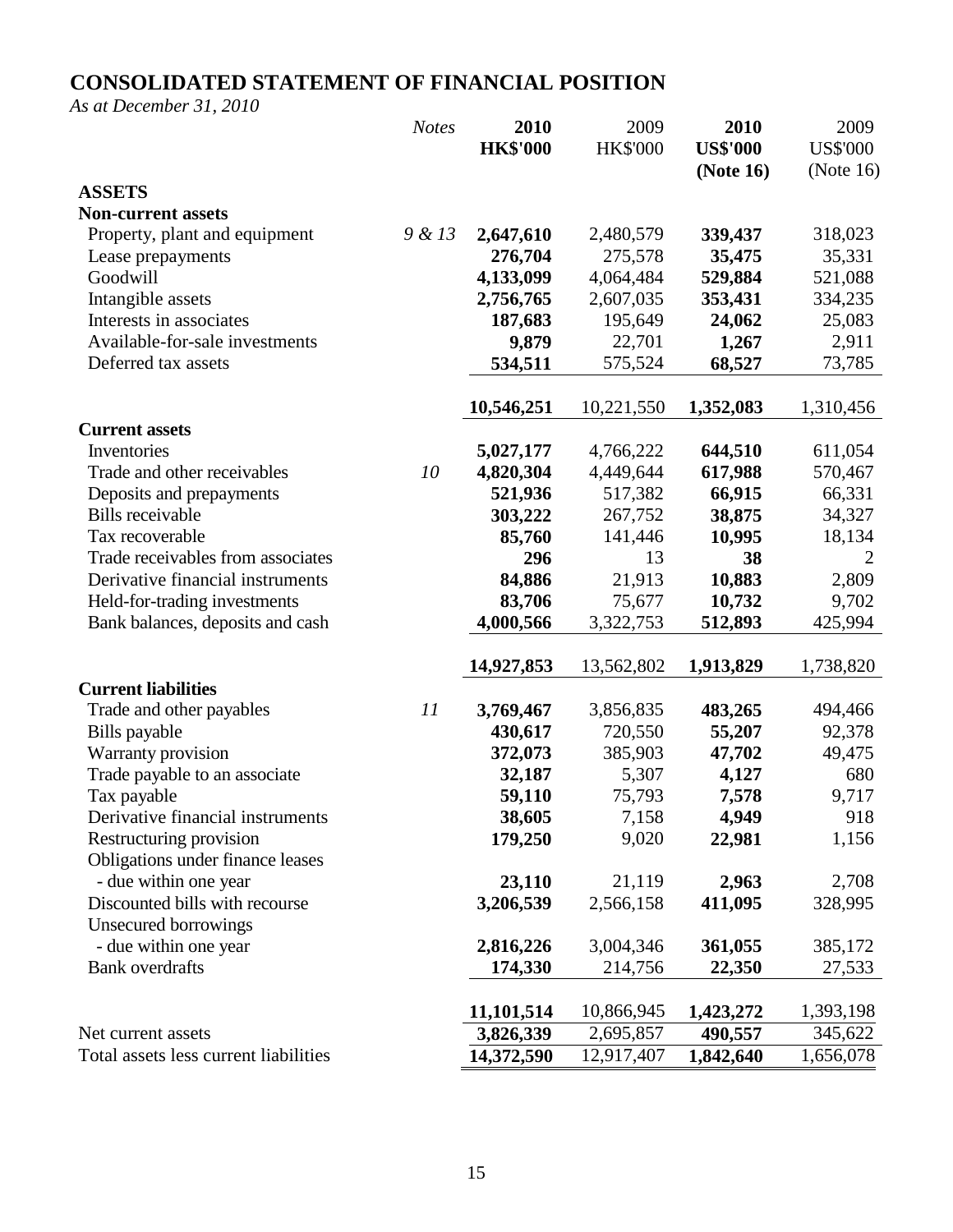|                                                                    | <b>Notes</b> | 2010<br><b>HK\$'000</b> | 2009<br><b>HK\$'000</b> | 2010<br><b>US\$'000</b><br>(Note 16) | 2009<br><b>US\$'000</b><br>(Note $16$ ) |
|--------------------------------------------------------------------|--------------|-------------------------|-------------------------|--------------------------------------|-----------------------------------------|
| <b>Capital and Reserves</b>                                        |              |                         |                         |                                      |                                         |
| Share capital                                                      | 12           | 160,663                 | 159,125                 | 20,598                               | 20,401                                  |
| Reserves                                                           |              | 8,534,442               | 7,922,837               | 1,094,161                            | 1,015,748                               |
| Equity attributable to Owners of the                               |              |                         |                         |                                      |                                         |
| Company                                                            |              | 8,695,105               | 8,081,962               | 1,114,759                            | 1,036,149                               |
| Non-controlling interests                                          |              | 116,595                 | 109,808                 | 14,948                               | 14,078                                  |
| Total equity                                                       |              | 8,811,700               | 8,191,770               | 1,129,707                            | 1,050,227                               |
| <b>Non-current Liabilities</b><br>Obligations under finance leases |              |                         |                         |                                      |                                         |
| - due after one year<br>Unsecured borrowings                       |              | 44,573                  | 69,826                  | 5,714                                | 8,952                                   |
| - due after one year                                               |              | 3,637,593               | 2,596,144               | 466,358                              | 332,839                                 |
| Convertible bonds                                                  |              | 992,357                 | 950,202                 | 127,225                              | 121,821                                 |
| Retirement benefits obligations                                    |              | 707,417                 | 737,267                 | 90,694                               | 94,521                                  |
| Deferred tax liabilities                                           |              | 178,950                 | 372,198                 | 22,942                               | 47,718                                  |
|                                                                    |              | 5,560,890               | 4,725,637               | 712,933                              | 605,851                                 |
| Total equity and non-current liabilities                           |              | 14,372,590              | 12,917,407              | 1,842,640                            | 1,656,078                               |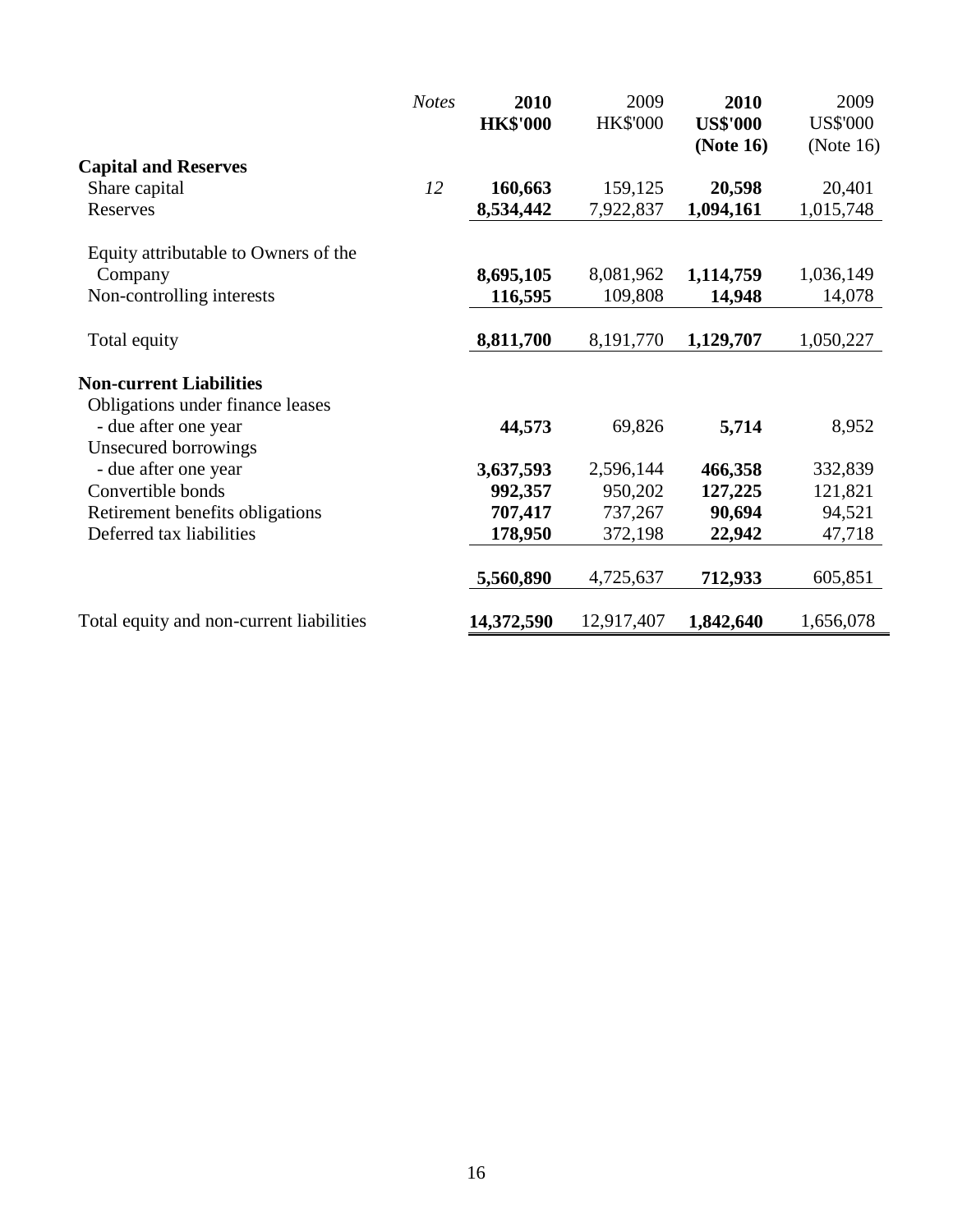# **NOTES TO THE FINANCIAL STATEMENTS**

### **1. Basis of Preparation and Accounting Policies**

The consolidated financial statements have been prepared on the historical cost basis except for certain financial instruments that are measured at fair values, as appropriate.

The consolidated financial statements have been prepared in accordance with Hong Kong Financial Reporting Standards ("HKFRSs").

In the current year, the Group and the Company have applied the following new and revised Standards and Interpretations ("new and revised HKFRSs") issued by the Hong Kong Institute of Certified Public Accountants ("HKICPA"):

| <b>HKFRS 2 (Amendments)</b>  | Group Cash-settled Share-based Payment Transactions   |
|------------------------------|-------------------------------------------------------|
| HKFRS 3 (as revised in 2008) | <b>Business Combinations</b>                          |
| HKAS 27 (as revised in 2008) | <b>Consolidated and Separate Financial Statements</b> |
| HKAS 39 (Amendments)         | Eligible Hedged Items                                 |
| <b>HKFRSs</b> (Amendments)   | Improvements to HKFRSs issued in 2009                 |
| <b>HKFRSs</b> (Amendments)   | Amendments to HKFRS 5 as part of Improvements to      |
|                              | HKFRSs issued in 2008                                 |
| $HK$ (IFRIC) – Int 17        | Distributions of Non-cash Assets to Owners            |
| $HK - Int 5$                 | Presentation of Financial Statements – Classification |
|                              | by the Borrower of a Term Loan that Contains a        |
|                              | <b>Repayment on Demand Clause</b>                     |

Except as described below, the adoption of the new and revised HKFRSs in the current year has had no material effect on the amounts reported in these consolidated financial statements and/or disclosures set out in these consolidated financial statements.

### **HKFRS 3 (as revised in 2008) Business Combinations**

HKFRS 3 (as revised in 2008) has been applied in the current year prospectively to business combinations of which the acquisition date is on or after January 1, 2010 in accordance with the relevant transitional provisions. Its application has affected the accounting for business combinations in the current year.

 HKFRS 3 (as revised in 2008) allows a choice on a transaction-by-transaction basis for the measurement of non-controlling interests at the date of acquisition (previously referred to as 'minority' interests) either at fair value or at the non-controlling interests' share of recognised identifiable net assets of the acquiree.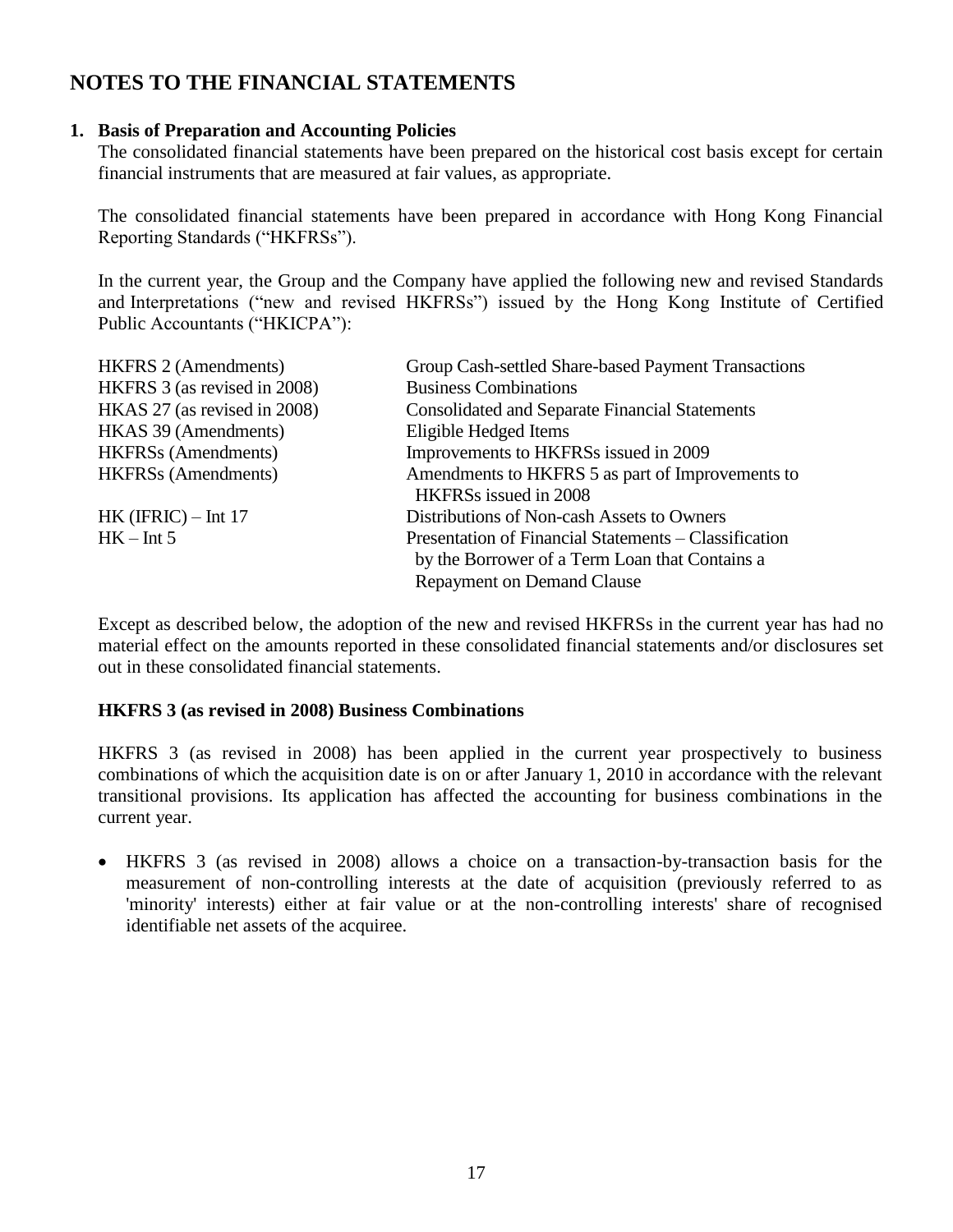- HKFRS 3 (as revised in 2008) changes the recognition and subsequent accounting requirements for contingent consideration. Previously, contingent consideration was recognised at the acquisition date only if payment of the contingent consideration was probable and it could be measured reliably; any subsequent adjustments to the contingent consideration were always made against the cost of the acquisition. Under the revised Standard, contingent consideration is measured at fair value at the acquisition date; subsequent adjustments to the consideration are recognised against the cost of acquisition only to the extent that they arise from new information obtained within the measurement period (a maximum of 12 months from the acquisition date) about the fair value at the acquisition date. All other subsequent adjustments to contingent consideration classified as an asset or a liability are recognised in profit or loss.
- HKFRS 3 (as revised in 2008) requires the recognition of a settlement gain or loss when the business combination in effect settles a pre-existing relationship between the Group and the acquiree.
- HKFRS 3 (as revised in 2008) requires acquisition-related costs to be accounted for separately from the business combination, generally leading to those costs being recognised as an expense in profit or loss as incurred, whereas previously they were accounted for as part of the cost of the acquisition.

In the current year, the application of HKFRS 3 (as revised in 2008) has not had a material effect on the Group's consolidated financial statements.

#### *HKAS 27 (as revised in 2008) Consolidated and Separate Financial Statements*

The application of HKAS 27 (as revised in 2008) has resulted in changes in the Group's accounting policies for changes in ownership interests in subsidiaries of the Group.

When control of a subsidiary is lost as a result of a transaction, event or other circumstance, the revised Standard requires the Group to derecognise all assets, liabilities and non-controlling interests at their carrying amounts and to recognise the fair value of the consideration received. Any retained interest in the former subsidiary is recognised at its fair value at the date control is lost. The resulting difference is recognised as a gain or loss in profit or loss.

In addition, under HKAS 27 (as revised in 2008), the definition of non-controlling interest has been changed. Specifically, under the revised Standard, non-controlling interest is defined as the equity in a subsidiary not attributable, directly or indirectly, to a parent. The application of the revised Standard has not resulted in any changes to non-controlling interest. The application of HKAS27 (as revised in 2008) has not had a material effect on the Group"s consolidated financial statements.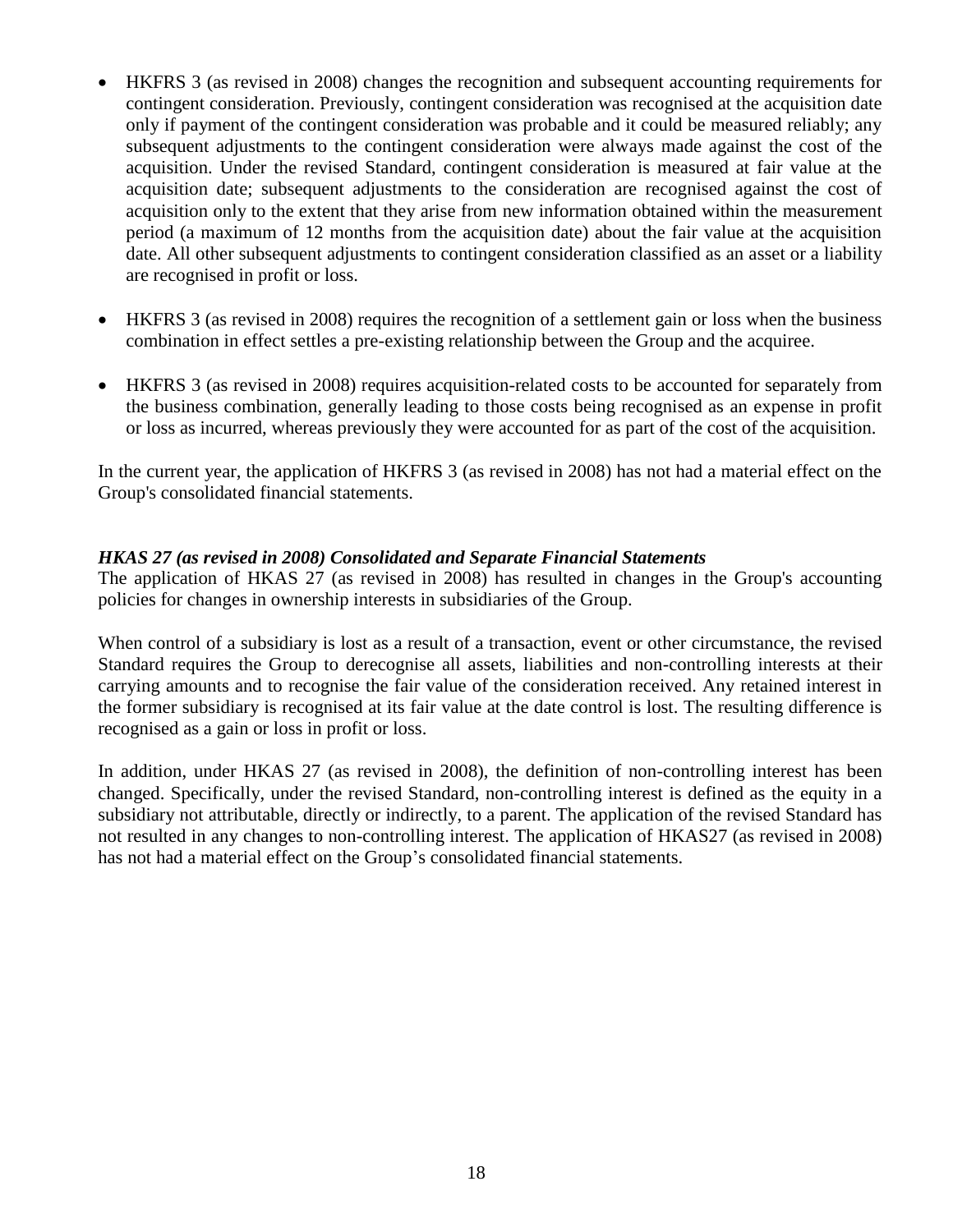#### *Hong Kong Interpretation 5 Presentation of Financial Statements – Classification by the Borrower of a Term Loan that Contains a Repayment on Demand Clause*

Hong Kong Interpretation 5 *Presentation of Financial Statements – Classification by the Borrower of a Term Loan that Contains a Repayment on Demand Clause* ('HK Int 5') clarifies that term loans that include a clause that gives the lender the unconditional right to call the loans at any time ('repayment on demand clause') should be classified by the borrower as current liabilities. The Group has applied HK Int 5 for the first time in the current year. HK Int 5 requires retrospective application.

The application of HK Int 5 has had no impact on the reported profit or loss for the current and prior years.

As at December 31, 2010, a bank loan (that is repayable more than one year after the end of the reporting period but contains a repayment on demand clause) with a carrying amount of HK\$466,800,000 has been classified as a current liability.

The Group and the Company have not early applied the following new and revised Standards and Interpretations that have been issued but are not yet effective:

| <b>HKFRSs</b> (Amendments)         | Improvements to HKFRSs issued in 2010 except for<br>the amendments to HKFRS 3 (as revised in 2008),<br>HKAS 1 and HKAS $281$ |
|------------------------------------|------------------------------------------------------------------------------------------------------------------------------|
| <b>HKFRS</b> 7 (Amendments)        | Disclosures – Transfers of Financial Assets $3$                                                                              |
| HKFRS 9                            | Financial Instruments <sup>4</sup>                                                                                           |
| HKAS 12 (Amendments)               | Deferred Tax: Recovery of Underlying Assets <sup>5</sup>                                                                     |
| HKAS 24 (as revised in 2009)       | Related Party Disclosures <sup>6</sup>                                                                                       |
| HKAS 32 (Amendments)               | Classification of Rights Issues <sup>7</sup>                                                                                 |
| $HK$ (IFRIC) – Int 14 (Amendments) | Prepayments of a Minimum Funding Requirement <sup>6</sup>                                                                    |
| $HK$ (IFRIC) – Int 19              | Extinguishing Financial Liabilities with Equity<br>Instruments                                                               |
|                                    |                                                                                                                              |

<sup>1</sup> Effective for annual periods beginning on or after July 1, 2010 or January 1, 2011, as appropriate.

<sup>2</sup> Effective for annual periods beginning on or after July 1, 2010.

<sup>3</sup> Effective for annual periods beginning on or after July 1, 2011.

<sup>4</sup> Effective for annual periods beginning on or after January 1, 2013.

<sup>5</sup> Effective for annual periods beginning on or after January 1, 2012.

<sup>6</sup> Effective for annual periods beginning on or after January 1, 2011.

<sup>7</sup> Effective for annual periods beginning on or after February 1, 2010.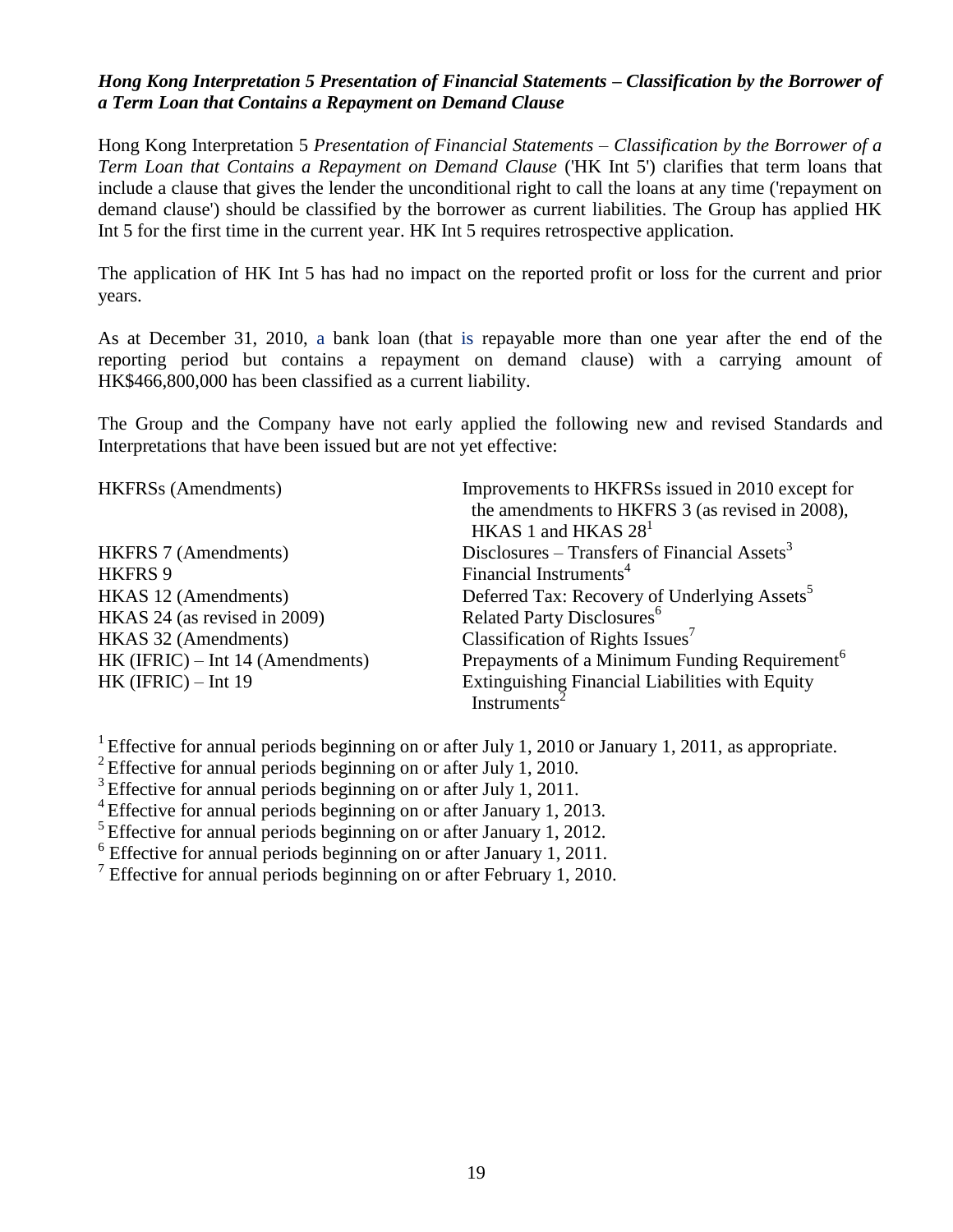HKFRS 9 Financial Instruments (as issued in November 2009) introduces new requirements for the classification and measurement of financial assets. HKFRS 9 Financial Instruments (as revised in November 2010) adds requirements for financial liabilities and for derecognition. Specifically, under HKFRS 9, all recognised financial assets that are within the scope of HKAS 39 Financial Instruments: Recognition and Measurement are subsequently measured at either amortised cost or fair value. Specifically, debt investments that are held within a business model whose objective is to collect the contractual cash flows, and that have contractual cash flows that are solely payments of principal and interest on the principal outstanding, are generally measured at amortised cost at the end of subsequent accounting periods. All other debt investments and equity investments are measured at their fair values at the end of subsequent accounting periods.

HKFRS 9 is effective for annual periods beginning on or after January 1, 2013, with earlier application permitted.

The directors anticipate that HKFRS 9 will be adopted in the Group's and the Company"s consolidated financial statements for the financial year ending December 31, 2013 and that the application of the new Standard may have an impact on amounts reported in respect of the Group's financial assets and financial liabilities. However, it is not practicable to provide a reasonable estimate of that effect until a detailed review is completed.

The amendments to HKFRS 7 titled Disclosures – Transfers of Financial Assets increase the disclosure requirements for transactions involving transfers of financial assets. These amendments are intended to provide greater transparency around risk exposures when a financial asset is transferred but the transferor retains some level of continuing exposure in the asset. The amendments also require disclosures where transfers of financial assets are not evenly distributed throughout the period.

The directors do not anticipate that these amendments to HKFRS 7 will have a significant effect on the Group"s or the Company"s disclosures regarding transfers of trade receivables previously effected. However, if the Group or the Company enters into other types of transfers of financial assets in the future, disclosures regarding those transfers may be affected.

The directors of the Company anticipate that the application of the other new and revised Standards, Amendments or Interpretations will have no material impact on the financial performance and financial position of the Group and the Company.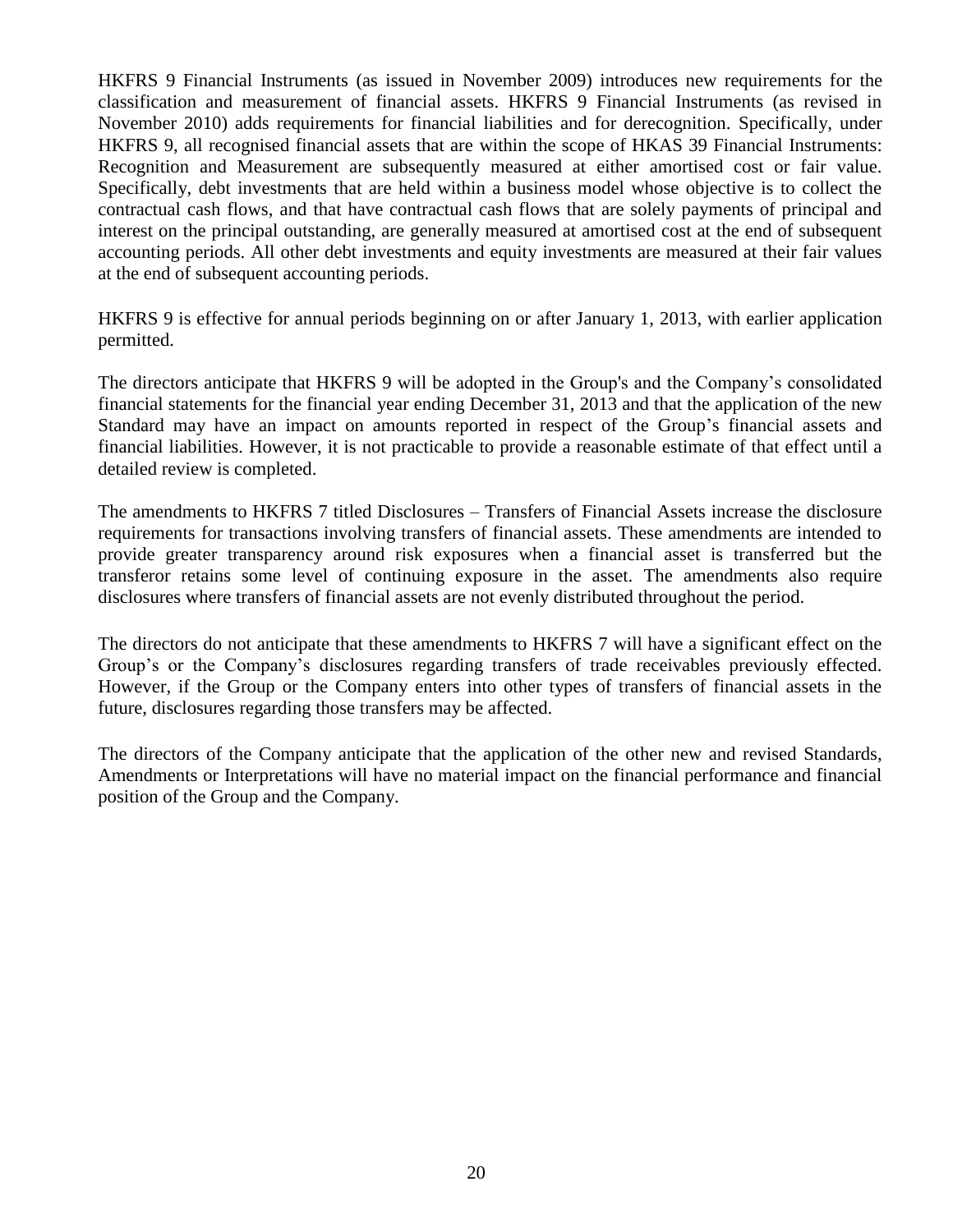### **2. Segment Information**

Information reported to the Board of Directors of the Company, being the Chief operating decision maker, for the purposes of resources allocation and assessment of segment performance focuses on the types of goods sold.

The principal categories of goods supplied are "Power Equipment" and "Floor Care and Appliances". The Group's operating segment under HKFRS 8 are as follows:

- 1. Power Equipment sales of power tools, power tool accessories, outdoor products, and outdoor product accessories for consumer, trade, professional and industrial users. The products are available under the MILWAUKEE®, AEG®, RYOBI® and HOMELITE® brand, plus original equipment manufacturer ("OEM") customers.
- 2. Floor Care and Appliances sales of floor care products and floor care accessories under the  $HOOVER^{\circ}$ , DIRT DEVIL $^{\circ}$  and VAX $^{\circ}$  brand, plus OEM customers.

Information regarding the above segments is reported below.

#### **Segment turnover and results**

The following is an analysis of the Group's turnover and results by operating segment for the year under review:

For the year ended December 31, 2010

|                         | <b>Power</b>                 | <b>Floor Care</b><br>and             |                                        |                                        |
|-------------------------|------------------------------|--------------------------------------|----------------------------------------|----------------------------------------|
|                         | Equipment<br><b>HK\$'000</b> | <b>Appliances</b><br><b>HK\$'000</b> | <b>Eliminations</b><br><b>HK\$'000</b> | <b>Consolidated</b><br><b>HK\$'000</b> |
| <b>Segment turnover</b> |                              |                                      |                                        |                                        |
| External sales          | 18,607,603                   | 7,778,533                            | $\overline{\phantom{m}}$               | 26,386,136                             |
| Inter-segment sales     | 119,980                      | 28,023                               | (148,003)                              |                                        |
| Total segment turnover  | 18,727,583                   | 7,806,556                            | (148,003)                              | 26,386,136                             |

Inter-segment sales are charged at prevailing market rates.

| <b>Result</b>                  |            |         |            |
|--------------------------------|------------|---------|------------|
| Segment results before         |            |         |            |
| restructuring costs            | 1,145,012  | 390,026 | 1,535,038  |
| Restructuring costs            | (207, 890) |         | (207, 890) |
| Segment results after          |            |         |            |
| restructuring costs            | 937,122    | 390,026 | 1,327,148  |
| Finance costs                  |            |         | (579, 549) |
| Share of results of associates |            |         | (1,207)    |
| Profit before taxation         |            |         | 746,392    |
| <b>Taxation</b> credit         |            |         | 548        |
| Profit for the year            |            |         | 746,940    |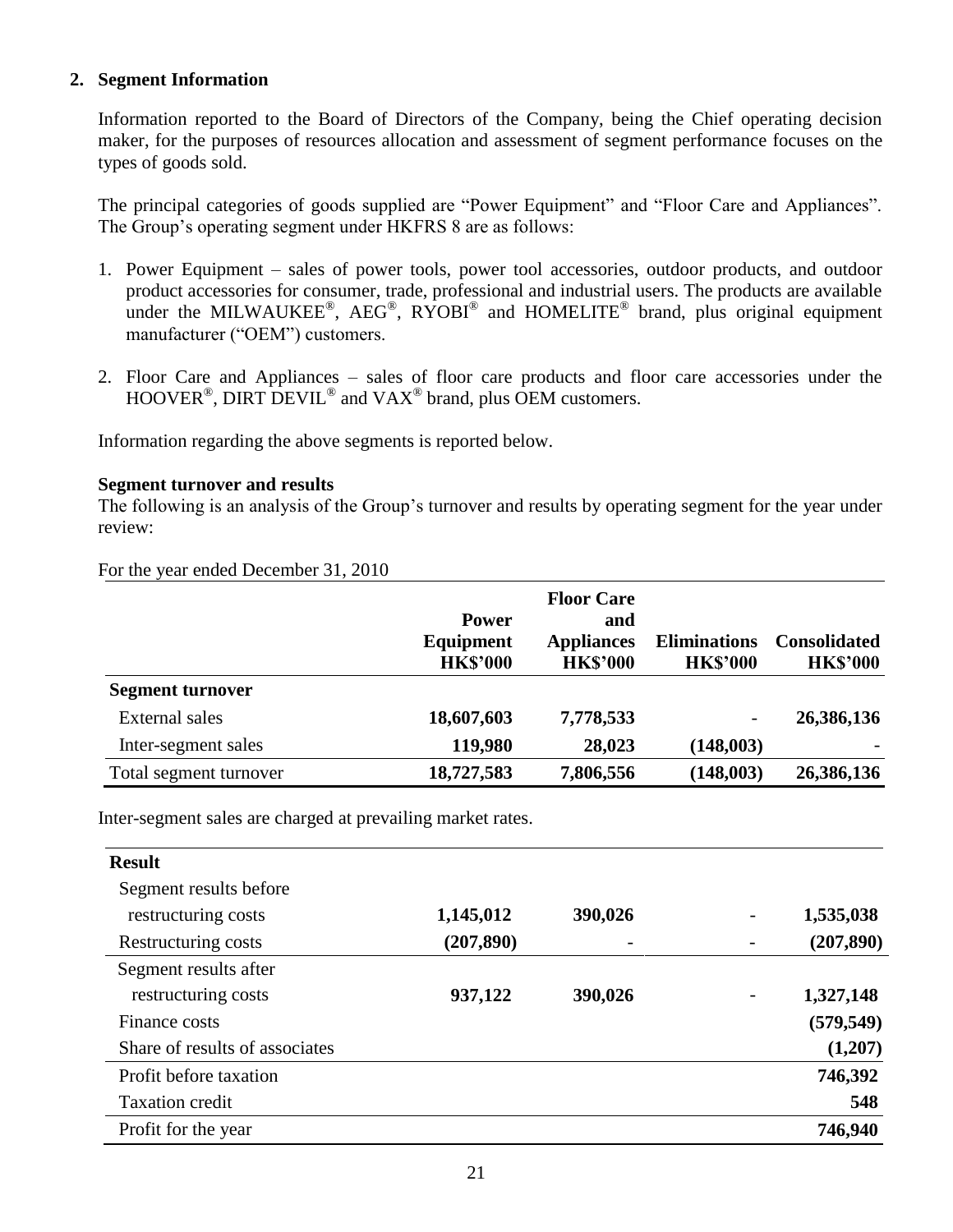Segment profit represents the profit earned by each segment without allocation of the share of results of associates and finance costs. This is the measure reported to the Group"s Chief Executive Officer, for the purposes of resource allocation and performance assessment.

#### **Segment turnover and results**

For the year ended December 31, 2009

|                         |                 | <b>Floor Care</b> |                 |                 |
|-------------------------|-----------------|-------------------|-----------------|-----------------|
|                         | Power           | and               |                 |                 |
|                         | Equipment       | Appliances        | Eliminations    | Consolidated    |
|                         | <b>HK\$'000</b> | <b>HK\$'000</b>   | <b>HK\$'000</b> | <b>HK\$'000</b> |
| <b>Segment turnover</b> |                 |                   |                 |                 |
| <b>External sales</b>   | 16,984,394      | 7,000,252         | -               | 23,984,646      |
| Inter-segment sales     | 13,827          | 173,611           | (187, 438)      |                 |
| Total segment turnover  | 16,998,221      | 7,173,863         | (187, 438)      | 23,984,646      |

Inter-segment sales are charged at prevailing market rates.

| <b>Result</b>                  |         |         |           |
|--------------------------------|---------|---------|-----------|
| Segment results                | 847,053 | 148,903 | 995,956   |
| Finance costs                  |         |         | (565,500) |
| Share of results of associates |         |         | (987)     |
| Profit before taxation         |         |         | 429,469   |
| <b>Taxation</b> credit         |         |         | 62,684    |
| Profit for the year            |         |         | 492,153   |

#### **Turnover from major products**

The following is an analysis of the Group's turnover from its major products:

|                           | 2010            | 2009            |
|---------------------------|-----------------|-----------------|
|                           | <b>HK\$'000</b> | <b>HK\$'000</b> |
| <b>Power Equipment</b>    | 18,607,603      | 16,984,394      |
| Floor Care and Appliances | 7,778,533       | 7,000,252       |
| Total                     | 26,386,136      | 23,984,646      |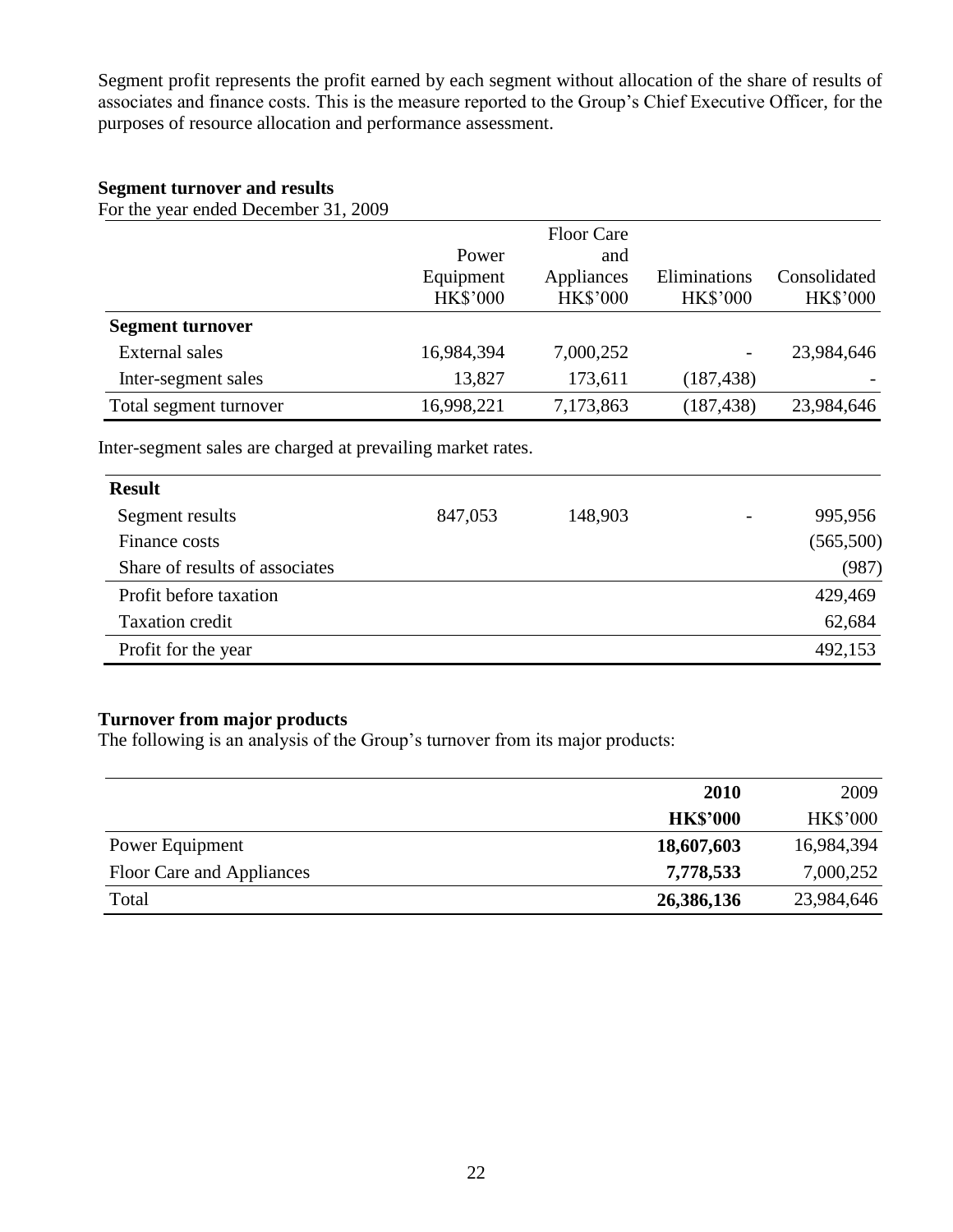#### **Geographical information**

The Group's turnover from external customers by geographical location, determined based on the location of the customer by geographical location are detailed below:

|                 | 2010<br><b>HK\$'000</b> | 2009<br><b>HK\$'000</b> |
|-----------------|-------------------------|-------------------------|
| North America   | 19,196,753              | 18,111,933              |
| Europe          | 5,561,388               | 4,826,088               |
| Other countries | 1,627,995               | 1,046,625               |
| Total           | 26,386,136              | 23,984,646              |

#### **Information about major customer**

During the years ended December 31, 2010 and 2009, the Group"s largest customer contributed total turnover of HK\$9,617,197,000 (2009: HK\$9,206,667,000), of which HK\$9,331,660,000 (2009: HK\$9,098,922,000) was under the Power Equipment segment and HK\$285,537,000 (2009: HK\$107,745,000) was under the Floor Care and Appliances segment. There is no other customer contributing more than 5% of total turnover.

#### **3. Other Income**

Other income in 2010 mainly comprises of the fair value gain on foreign currency forward contracts, sales of scrap materials, claims and reimbursements from customers and vendors, discount on acquisition taken to income, fair value gain on warrants and fair value gain on held-for-trading investments.

Other income in 2009 mainly comprises of the fair value gain on held-for-trading investments, fair value gain on foreign currency forward contracts, gain on disposal of property, plant and equipment, claims and reimbursements from customers and vendors and fair value gain on interest rate swap.

### **4. Finance Costs**

|                                                                   | 2010<br><b>HK\$'000</b> | 2009<br><b>HK\$'000</b> |
|-------------------------------------------------------------------|-------------------------|-------------------------|
| Interest on:                                                      |                         |                         |
| Bank borrowings and overdrafts wholly repayable within five years | 261,987                 | 330,076                 |
| Obligations under finance leases                                  | 3,462                   | 6,120                   |
| Fixed interest rate notes                                         | 173,491                 | 175,653                 |
| Effective interest expense on convertible bonds                   | 141,606                 | 86,426                  |
| Total borrowing costs                                             | 580,546                 | 598,275                 |
| Less: amounts capitalised                                         | (997)                   | (32, 775)               |
|                                                                   | 579,549                 | 565,500                 |

Borrowing costs capitalised during the year arose on the general borrowing pool and are calculated by applying a capitalisation rate of 5.9% (2009: 5.9%) per annum to expenditure on qualifying assets.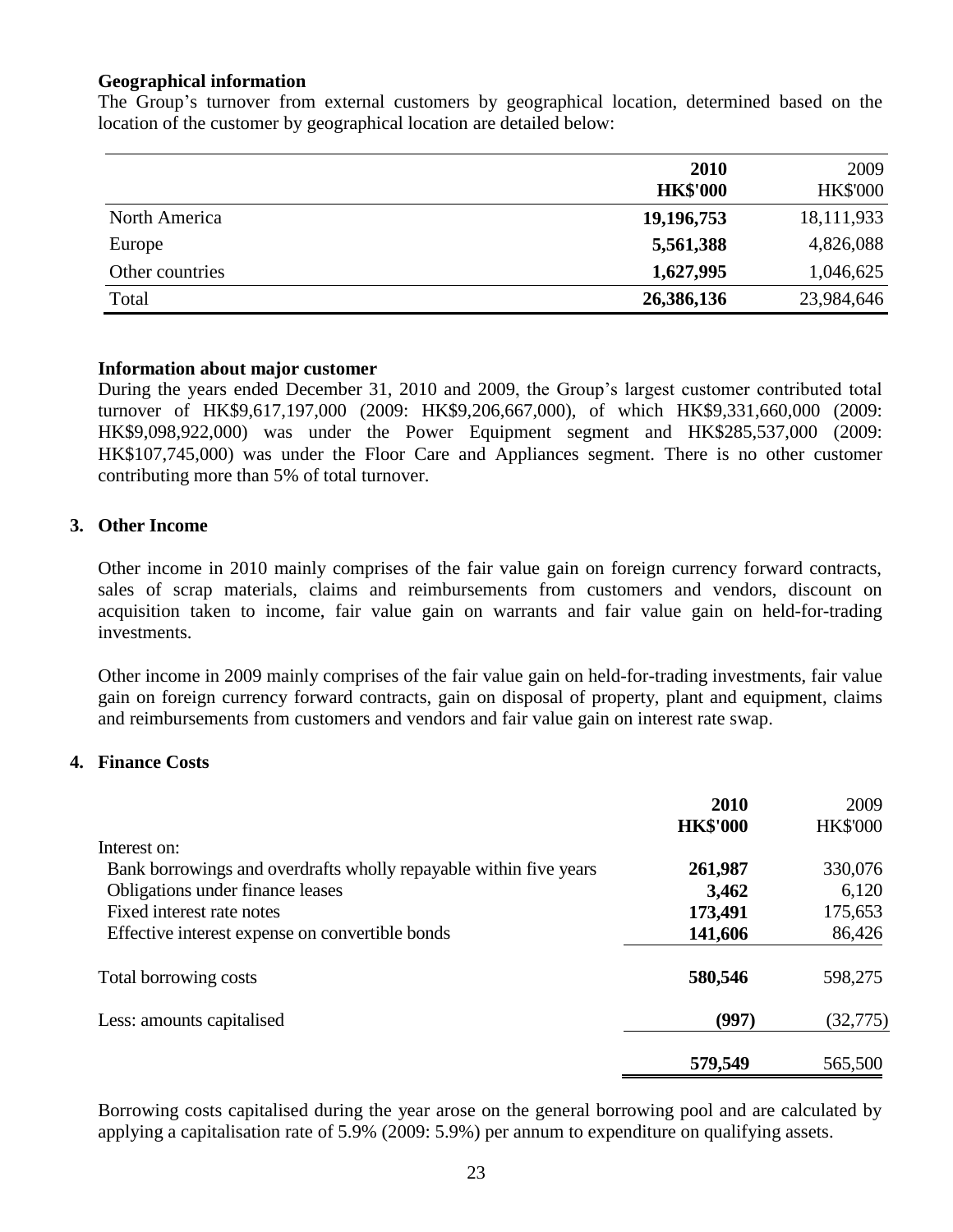### **5. Restructuring Costs**

Restructuring costs mainly represent the Group"s labor and staff costs provisions related to the relocation of production from Germany to lower cost locations.

### **6. Taxation credit**

|                                          | 2010<br><b>HK\$'000</b> | 2009<br><b>HK\$'000</b> |
|------------------------------------------|-------------------------|-------------------------|
| The total tax credit (charge) comprises: |                         |                         |
| Hong Kong profits tax                    | (15,748)                | (8,116)                 |
| Overseas tax                             | (140,746)               | 53,218                  |
| Deferred tax                             | 157,042                 | 17,582                  |
|                                          | 548                     | 62,684                  |
|                                          |                         |                         |

Hong Kong Profits Tax is calculated at 16.5% of the estimated assessable profits for the year.

Taxation arising in other jurisdictions is calculated at the rates prevailing in the relevant jurisdictions.

### **7. Profit for the Year**

|                                                         | 2010            | 2009            |
|---------------------------------------------------------|-----------------|-----------------|
|                                                         | <b>HK\$'000</b> | <b>HK\$'000</b> |
| Profit for the year has been arrived at after charging: |                 |                 |
| Depreciation of property, plant and equipment           | 548,885         | 534,953         |
| Amortisation of lease prepayments                       | 5,717           | 2,267           |
| Amortisation of intangible assets                       | 330,646         | 269,246         |
| Staff costs                                             | 3,212,409       | 2,851,489       |

Staff costs disclosed above do not include an amount of HK\$397,294,000 (2009: HK\$469,794,000) relating to research and development activities, which is included under research and development costs.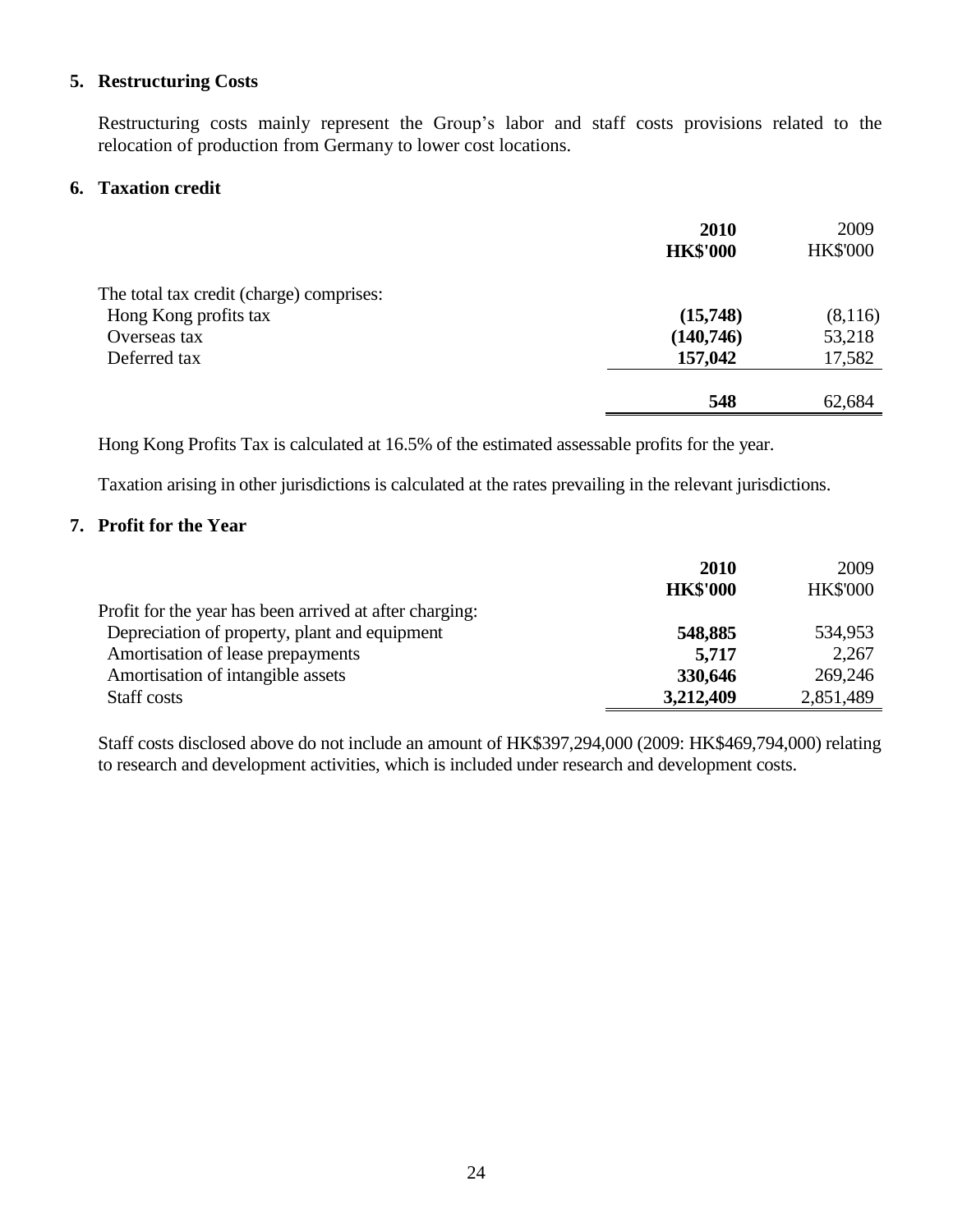### **8. Earnings per Share**

The calculation of the basic and diluted earnings per share attributable to Owners of the Company is based on the following data:

|                                                                                                                                | 2010<br><b>HK\$'000</b> | 2009<br><b>HK\$'000</b> |
|--------------------------------------------------------------------------------------------------------------------------------|-------------------------|-------------------------|
| Earnings for the purpose of basic and diluted earnings per share:<br>Profit for the year attributable to Owners of the Company | 740,140                 | 490,658                 |
| Weighted average number of ordinary shares for the purpose of<br>basic earnings per share                                      | 1,601,053,496           | 1,539,717,905           |
| Effect of dilutive potential ordinary shares:<br>Share options<br>Warrants                                                     | 963,952                 | 49,116<br>7,807,271     |
| Weighted average number of ordinary shares for the purpose of<br>diluted earnings per share                                    | 1,602,017,448           | 1,547,574,292           |

The computation of diluted earnings per share for the year ended December 31, 2010 and December 31, 2009 does not assume the conversion of the Company"s convertible bonds since their exercise would result in an increase in earnings per share and does not assume the exercise of the Company"s outstanding share options if the exercise price of those options is higher than the average market price for shares for both 2010 and 2009.

#### **9. Additions of Property, Plant and Equipment**

During the year, the Group spent approximately HK\$725 million (2009: HK\$697 million) on the acquisition of property, plant and equipment.

#### **10. Trade and Other Receivables**

The Group has a policy of allowing credit periods ranging from 60 days to 120 days. The aged analysis of trade receivables is as follows:

|                         | 2010<br><b>HK\$'000</b> | 2009<br><b>HK\$'000</b> |
|-------------------------|-------------------------|-------------------------|
| $0$ to 60 days          | 4,272,201               | 3,791,142               |
| 61 to 120 days          | 126,453                 | 176,348                 |
| 121 days or above       | 125,047                 | 138,383                 |
| Total trade receivables | 4,523,701               | 4,105,873               |
| Other receivables       | 296,603                 | 343,771                 |
|                         | 4,820,304               | 4,449,644               |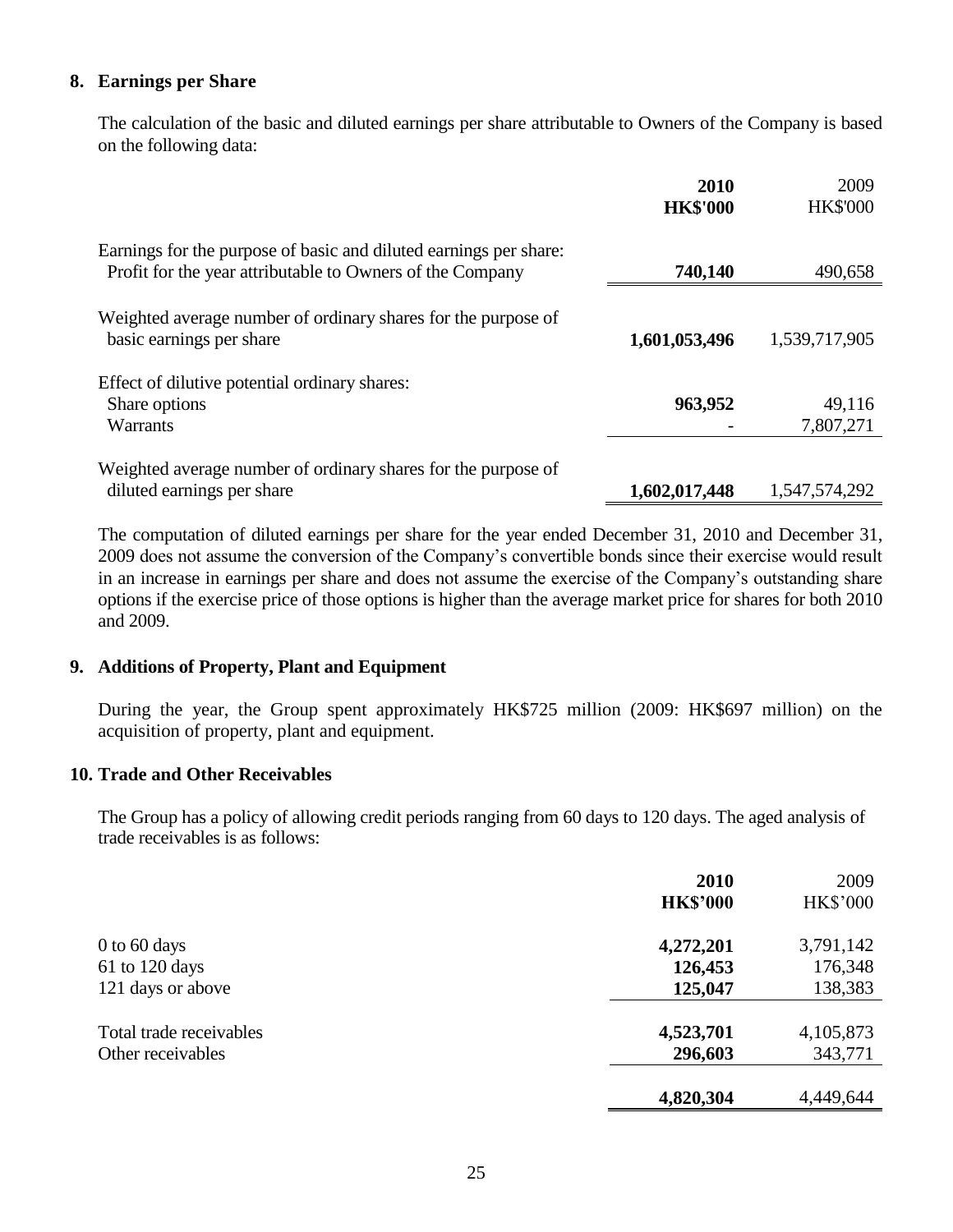### **11. Trade and Other Payables**

The aged analysis of trade payables presented based on the invoice date at the end of the reporting period is as follows:

|                      | 2010            | 2009            |
|----------------------|-----------------|-----------------|
|                      | <b>HK\$'000</b> | <b>HK\$'000</b> |
| $0$ to 60 days       | 1,692,314       | 1,769,545       |
| $61$ to 120 days     | 407,937         | 554,294         |
| 121 days or above    | 59,707          | 148,124         |
| Total trade payables | 2,159,958       | 2,471,963       |
| Other payables       | 1,609,509       | 1,384,872       |
|                      | 3,769,467       | 3,856,835       |
|                      |                 |                 |

The credit period on purchase of goods is ranging from 30 days to 120 days (2009: 30 days to 120 days). The Group has financial risk management policies in place to ensure that all payables are settled within the credit time frame.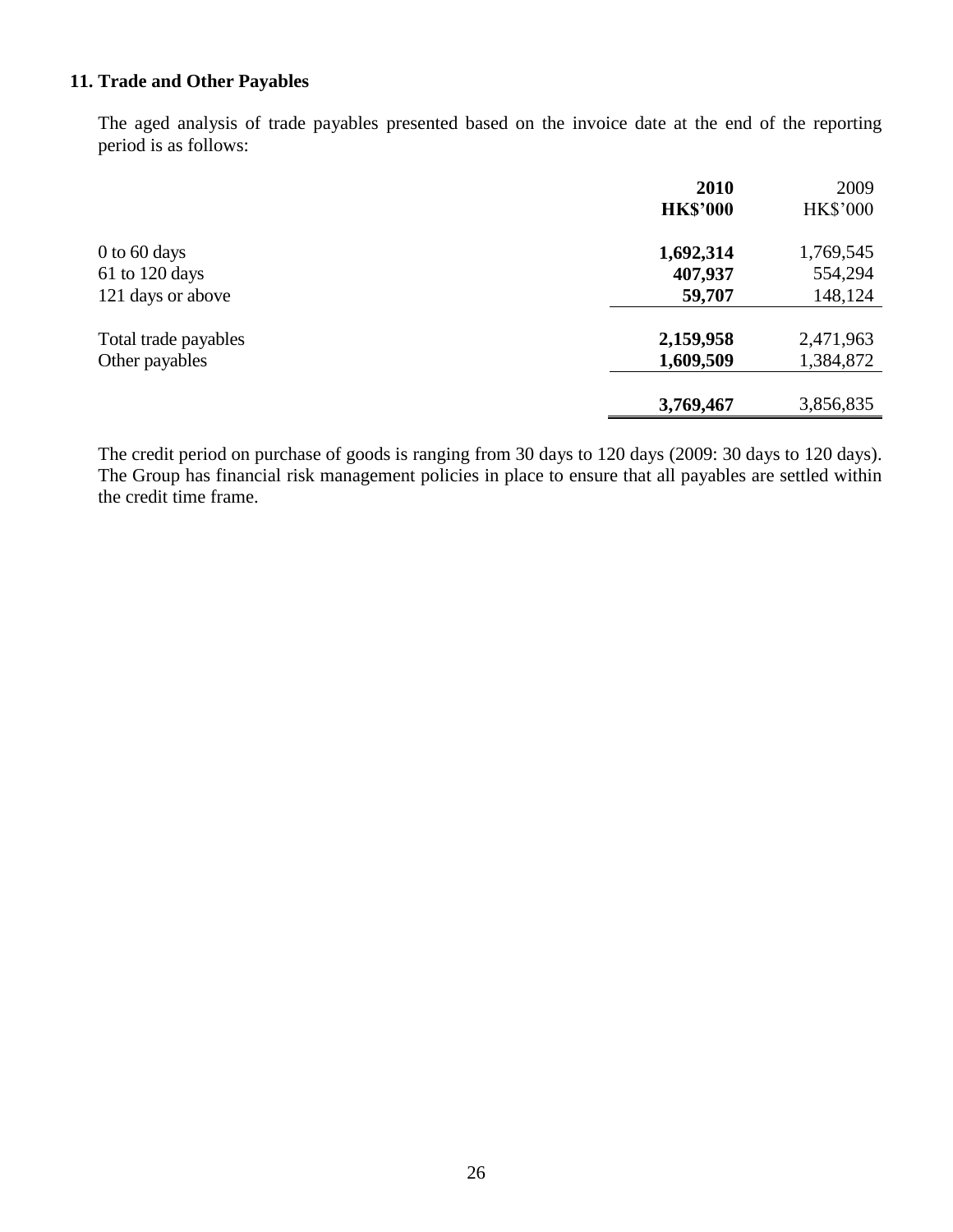### **12. Share Capital**

|                                                        | 2010          | 2009          | 2010            | 2009            |
|--------------------------------------------------------|---------------|---------------|-----------------|-----------------|
|                                                        | Number of     | Number of     | <b>HK\$'000</b> | <b>HK\$'000</b> |
|                                                        | <b>shares</b> | shares        |                 |                 |
| Ordinary shares                                        |               |               |                 |                 |
| Authorised:                                            |               |               |                 |                 |
| Shares of HK\$0.10 each                                | 2,400,000,000 | 2,400,000,000 | 240,000         | 240,000         |
| Issued and fully paid:<br>At the beginning of the year | 1,591,252,152 | 1,501,252,152 | 159,125         | 150,125         |
| Issue of shares upon exercise of<br>warrants           | 14,903,600    |               | 1,491           |                 |
| Issue of shares upon exercise of share<br>options      | 470,000       |               | 47              |                 |
| Issue of shares by private placement                   |               | 90,000,000    |                 | 9,000           |
| At the end of the year                                 | 1,606,625,752 | 1,591,252,152 | 160,663         | 159,125         |

Warrants 2012 are detachable from Convertible Bonds 2014. Each Warrants 2012 entitles its holder to convert a warrant at an exercise price of HK\$5.10 for one ordinary share of the Company, at any time from April 30, 2010 to April 30, 2012.

During the year, holders of Warrants 2012, exercised 14,903,600 Warrants 2012 resulting in the issuance of 14,903,600 new shares of the Company.

During the year, the Group bought back 40,984,900 Warrants 2012 from the Warrant holders for a consideration of HK\$101,843,000.

At December 31, 2010, the Company has no warrants outstanding (2009: 55,888,500 Warrants 2012 to be exercised on or before April 30, 2012).

#### **13. Capital Commitments**

|                                                                                                   | 2010<br><b>HK\$'000</b> | 2009<br><b>HK\$'000</b> |
|---------------------------------------------------------------------------------------------------|-------------------------|-------------------------|
| Capital expenditure in respect of the purchase of<br>property, plant and equipment and a licence: |                         |                         |
| Contracted for but not provided                                                                   | 101,277                 | 68,744                  |
| Authorised but not contracted for                                                                 | 6,565                   | 13,773                  |